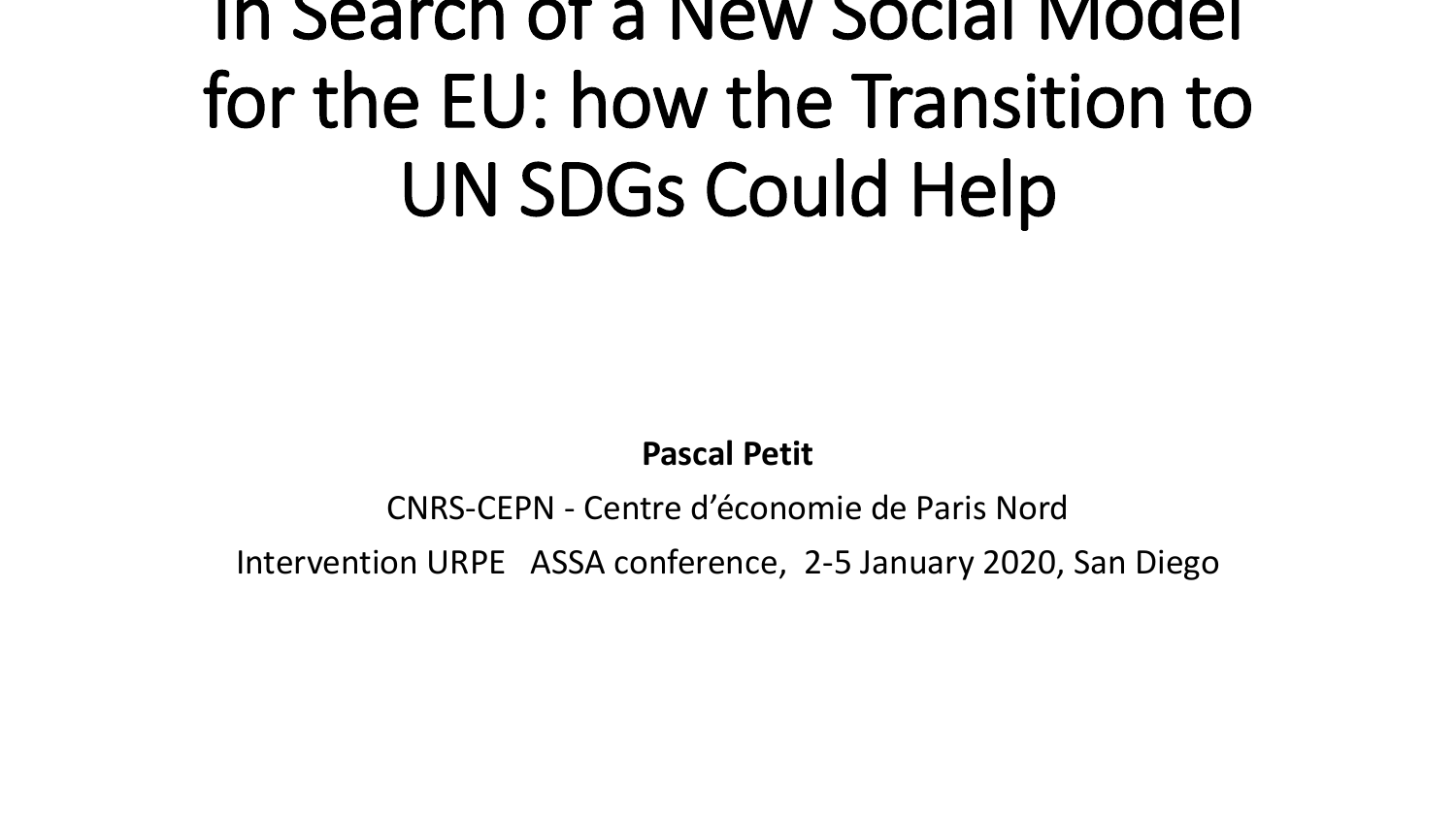- The EU seems to have lost much of its attractiveness.
- Since the 50s and 60s
- Has the social model of the EU petered out? And why?
- But did such model , supposed to have been attractive for vast majorities of European populations, really ever existed at the time ?
- ..when the creation of the EU is so closely attached to the creation of a common market in 1956 ?.
- Only a step by step assessment of the process of regionalisation can help to understand the room of manoeuver left for such attractiveness to be restaured.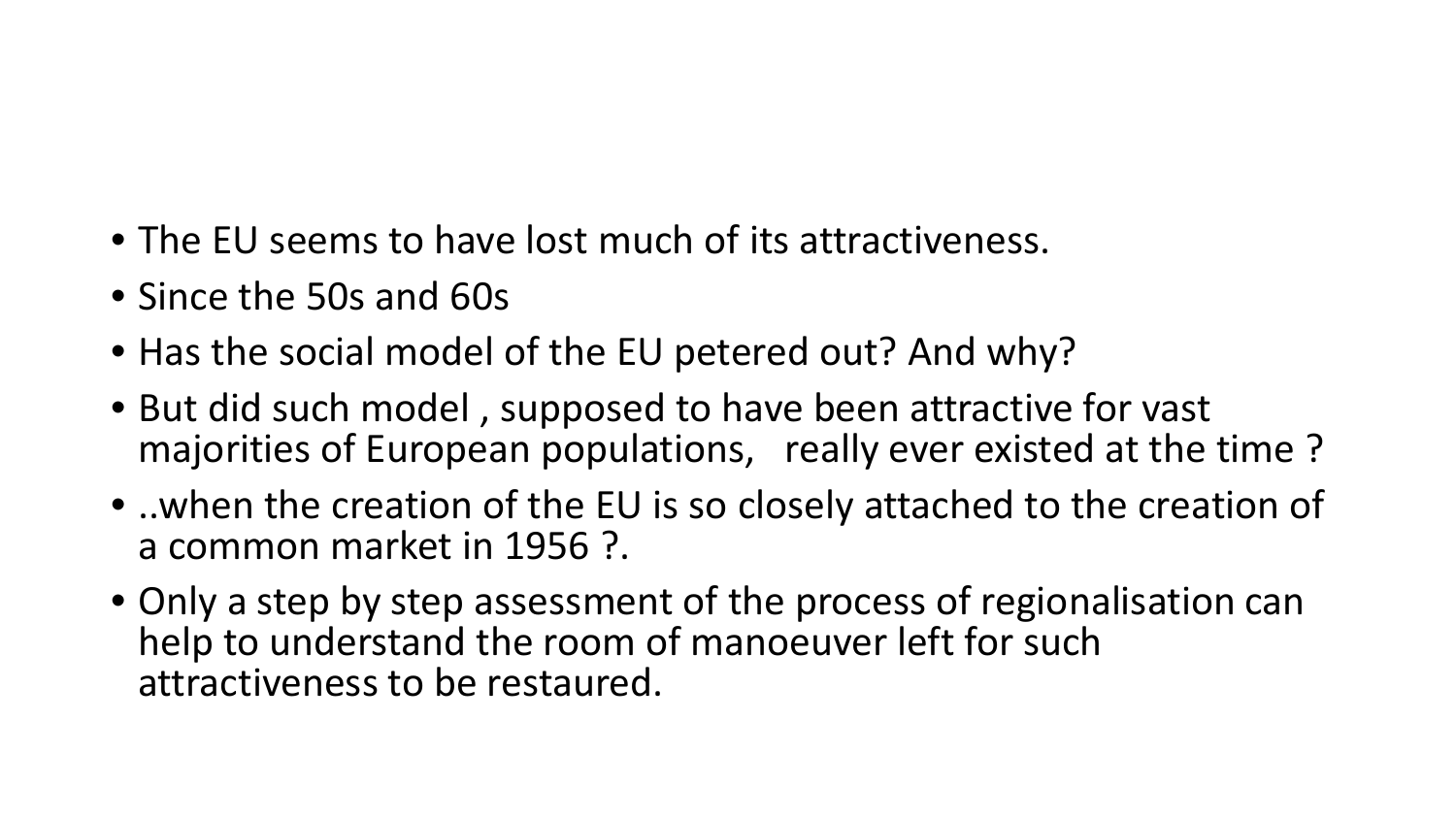#### First steps…

- Indeed historical accounts of the decade that followed the end of the war shows , first shows clear reluctance of the EU countries to ally with Germany when the US want an EU in position to meet the Communist threat.(see Robert Salais , *Le Viol D'Europe: enquête sur la disparition d'une idée PUF* 2013)
- The US also wanted an European entity to be engaged in a regional mangement of the Marshall Plan …which did not succeed
- The creation of the ECSC (European community of steel and coal ) was a compromise (pushed by jèan Monnet , but initi̇́ally suggested by t๋he US<br>authorities ,
- It worked because it was a way to control the defense industry of Germany.
- ...... Overall, only 6 countries concerned at the time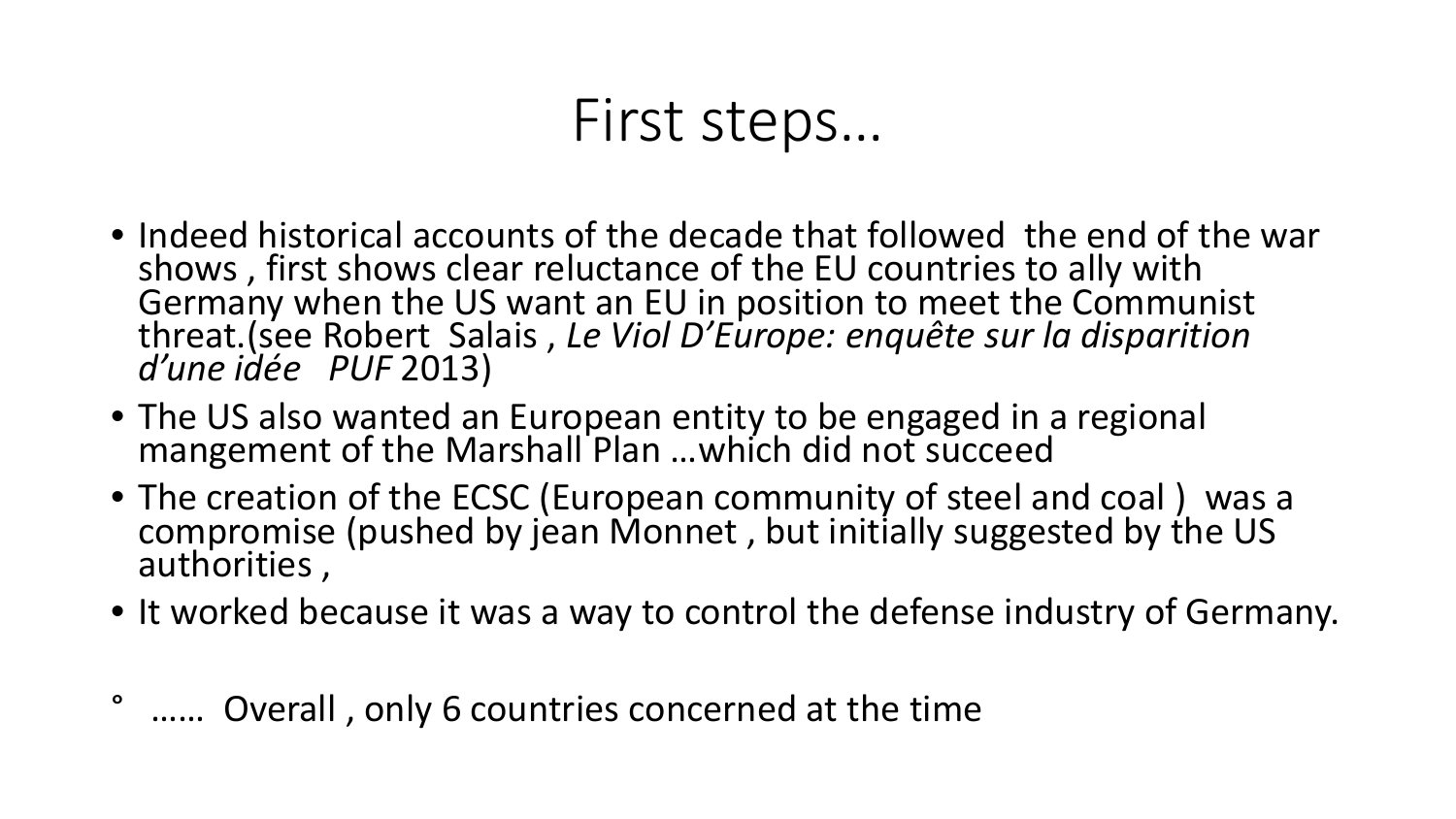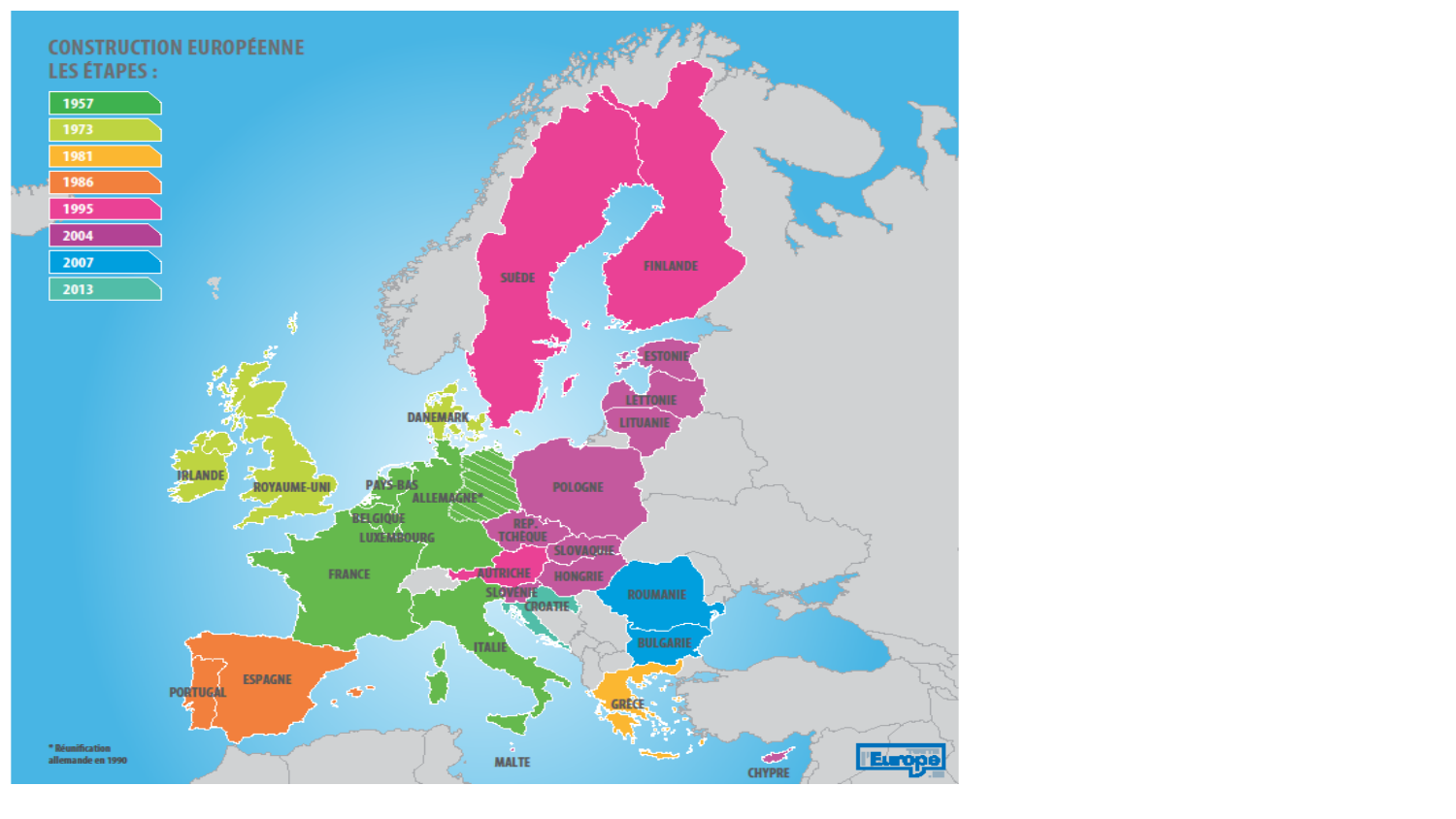#### • How come then that this creation of markets came to be associated with a model of social Europe?

• Indeed a « common » social contract was at the same time elaborated , taking stock of the crisis of the 1930s and of the ensuing WWII disasters

The strength of this new social contract can be seen in the first place in the declaration of the Philadelphia conference 1944 , a post WWII conference organised by the ILO ( Alain Suppiot *L'esprit de Philadelphie: la justice sociale face au marché total*, Le Seuil 2010) and then in the national debates which took place in the post war period , leading to full employment conventions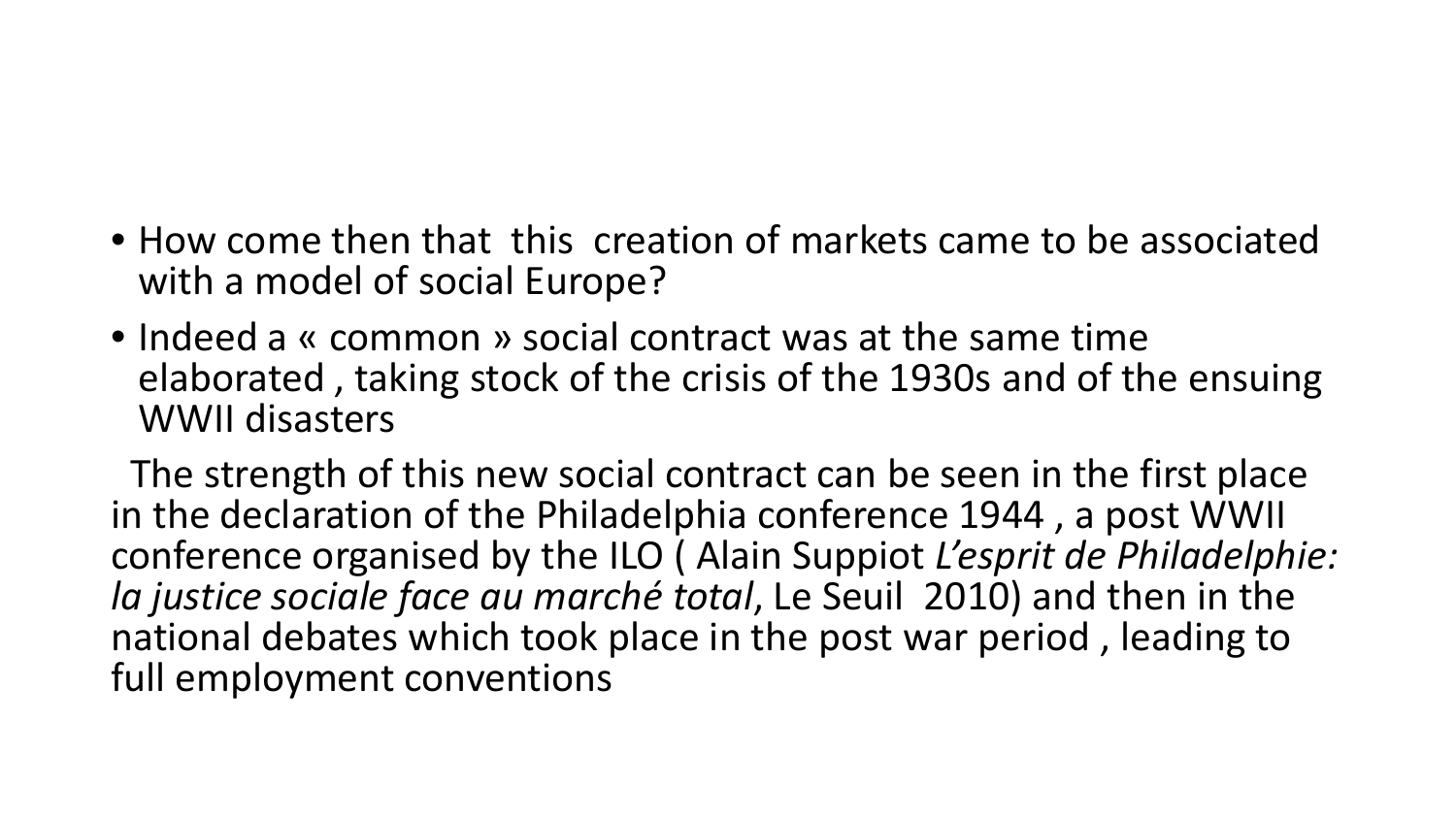# A realistic view of the emergence of an EU social model

- **First :**
- The post war context (of which the 1943 Kalecki's paper on full employment was a preliminary sign: either Capitalism will ensure full employment or it will have to be scrapped) marked by the confrontation between capitalism and communism
- From the Philadelphia conférence of june 1944
- To the diverse full employment conventions installed in the western countries in the aftermath of WWII
- **Second :**
- Consequently the EU episode , leading to the Common Market Treaty , appears more as a side effect
- The post war « social contract » forged the welfare states, the construction of the EU is , in this perspective a secondary issue.
- The first step ECSC does show what is the main preoccupation of the EU in its first phase: the containment of Germany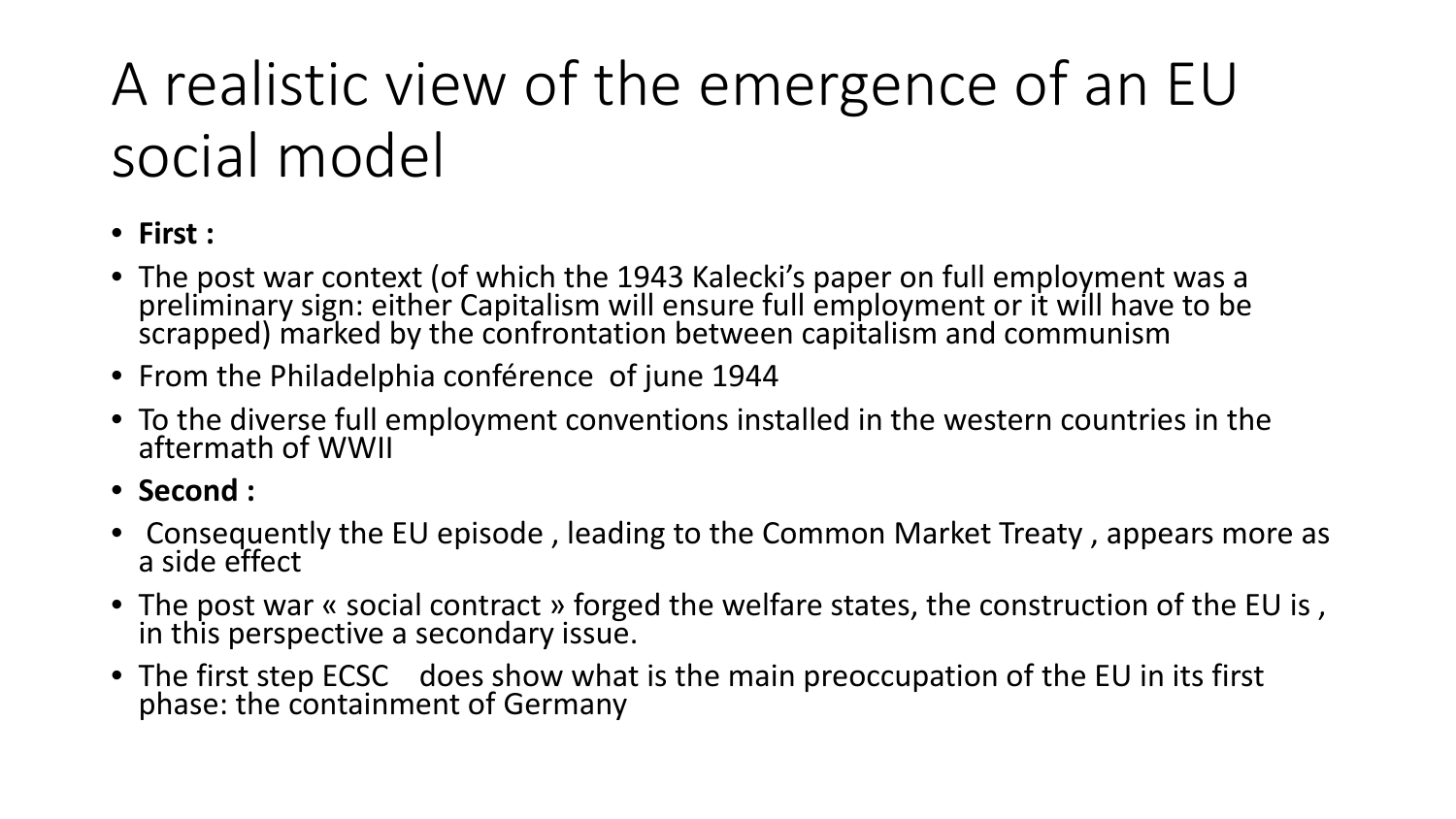## The philadelphia declaration of 1944

- Four articles showing
- The ILO DECLARATION OF PHILADELPHIA Declaration concerning the aims and purposes of the International Labour Organisation The General Conference of the International Labour Organization, meeting in its Twenty-sixth Session in Philadelphia, hereby adopts, this tenth day of May in the year nineteen hundred and forty-four, the present Declaration of the aims and purposes of the International Labour Organization and of the principles which should inspire the policy of its Members. broad lines of agreement: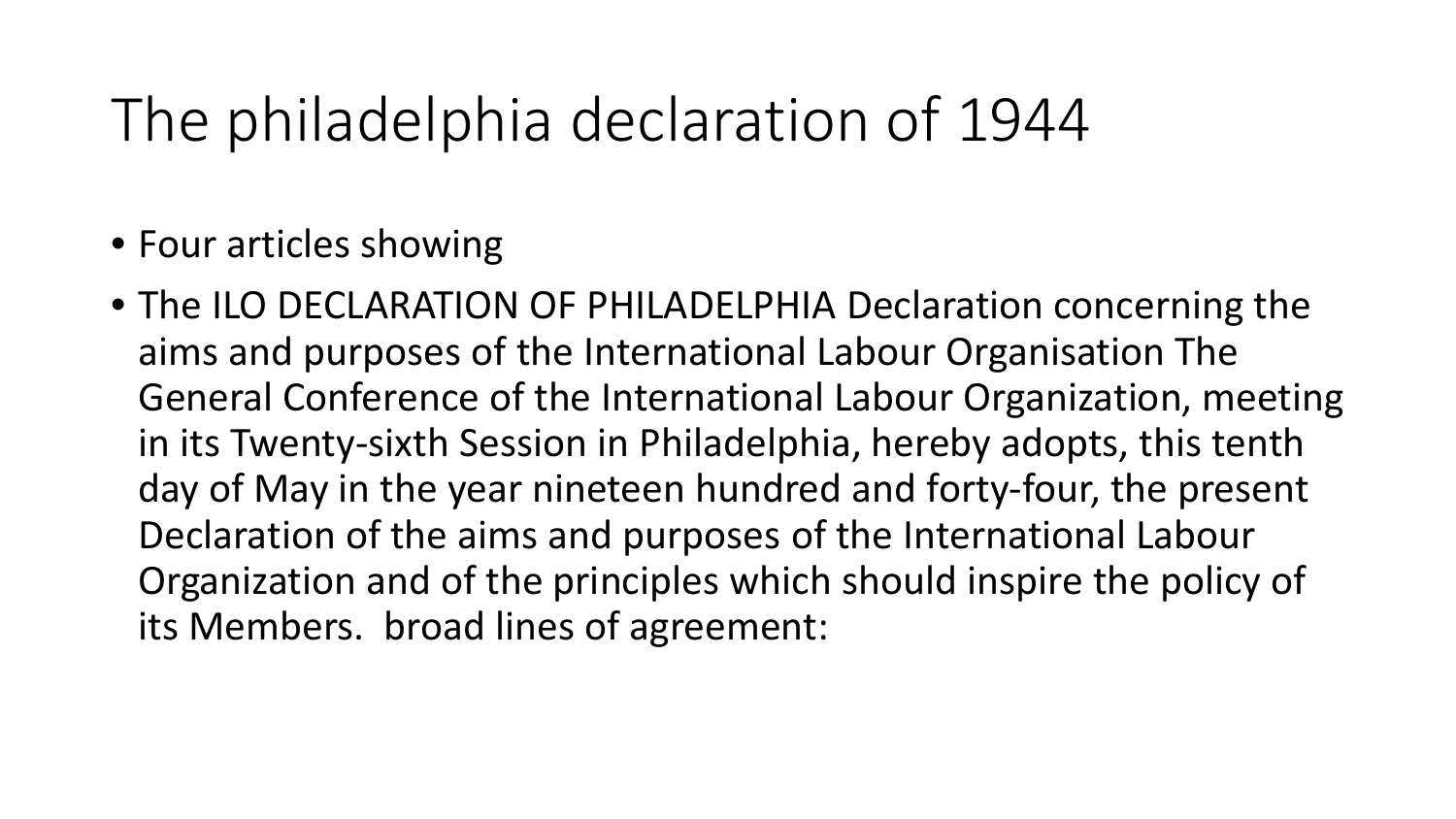The Conference reaffirms the fundamental principles on which the Organization is based and, in particular, that:

(a) labour is not a commodity;

- (b) freedom of expression and of association are essential to sustained progress;
- (c) poverty anywhere constitutes a danger to prosperity everywhere;
- (d) ( the war against want requires to be carried on with unrelenting vigour within each nation, and by continuous and concerted international effort in which the representatives of workers and employers, enjoying equal status with those of governments, join with them in free discussion and democratic decision with a view to the promotion of the common welfare. II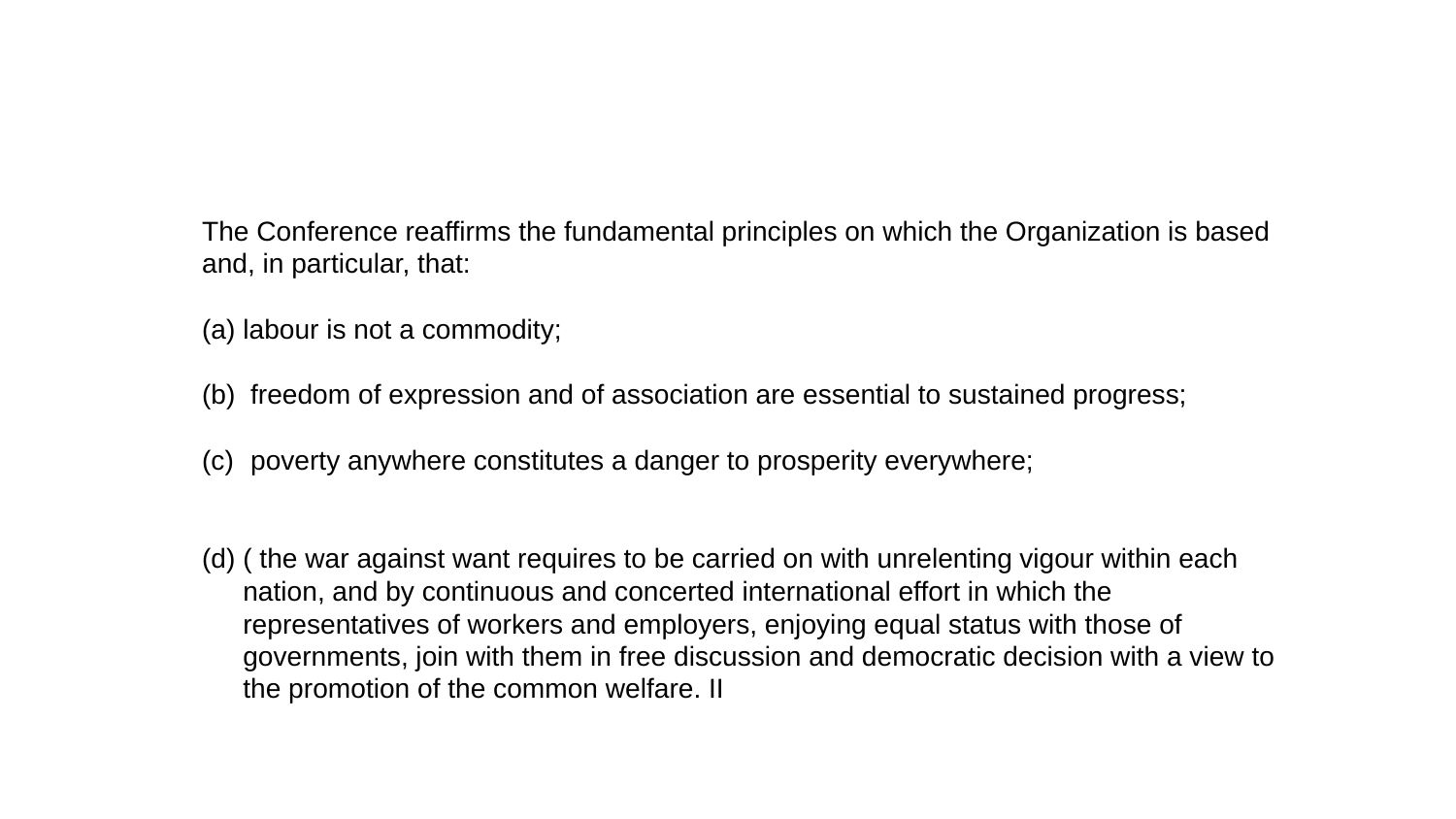# A lasting diversity

- A posteriori, one is surprised that there were so few cooperation/concertation in the post war Europe on the construction of the new full employment conventions that develop among its member states.
- An institutional diversity …even if MS share some common values
- So lasting is that this diversity of capitalism that it will rebounce in 2001 …after decades of market liberalization
- (Hall and Soskice 2001, *Varieties of Capitalism: The Institutional Foundations of Comparative*<br>Advantage ; Amable and Petit (2001° https://www.researchgate.net/profile/Pascal\_Petit3/publication/5008029\_The\_Diversity\_of\_Soci<br>al\_Systems\_of\_Innovation\_and\_Production\_during\_the\_1990s/links/56b5e07708ae3c1b79ad12d al\_Systems\_of\_Innovation\_and\_Production\_during\_the\_1990s/links/56b5e07708ae3c1b79ad12d<br>3.pdf
- Some forty years after the common market had been created .
- Indeed the co-occurrence of these diverse evolution of welfare states somehow loosely gave an image of social model to the construction of the EU . …. the wording of the common market is rather confusing in that respect.
- •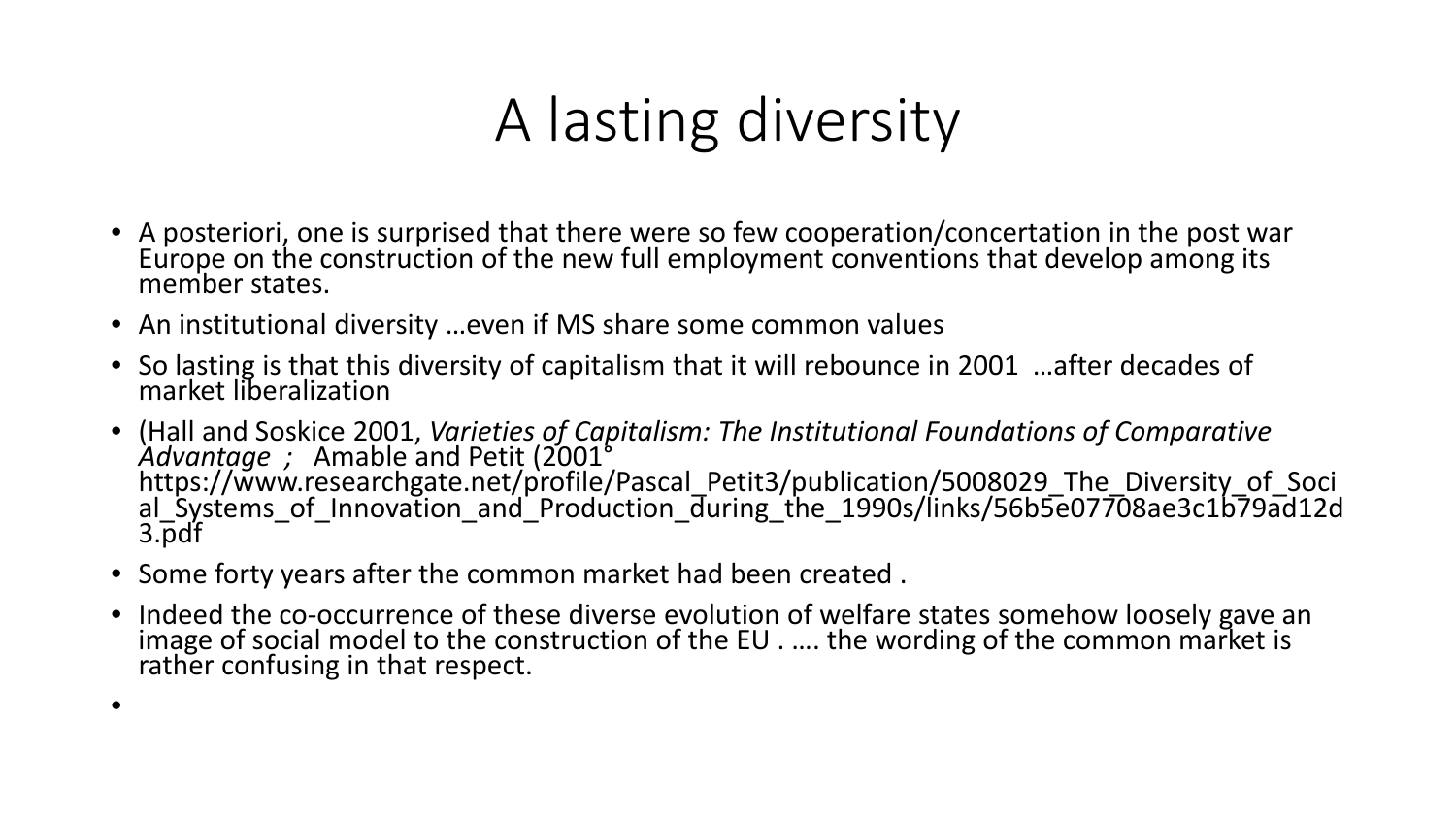## The four freedoms

- The **European Single Market**, **Internal Market** or **Common Market** is a [single market](https://en.wikipedia.org/wiki/Single_market) which seeks to guarantee the free movement of
- [goods](https://en.wikipedia.org/wiki/Good_(economics)), [capital,](https://en.wikipedia.org/wiki/Capital_(economics)) [services,](https://en.wikipedia.org/wiki/Service_(economics)) and [labour](https://en.wikipedia.org/wiki/Freedom_of_movement_for_workers_in_the_European_Union) the "**four freedoms**" within the [European Union](https://en.wikipedia.org/wiki/European_Union) (EU).

with no allusion to any mission in terms of welfare , no reference to the Philadelphia declaration , nor to the Full employment conventions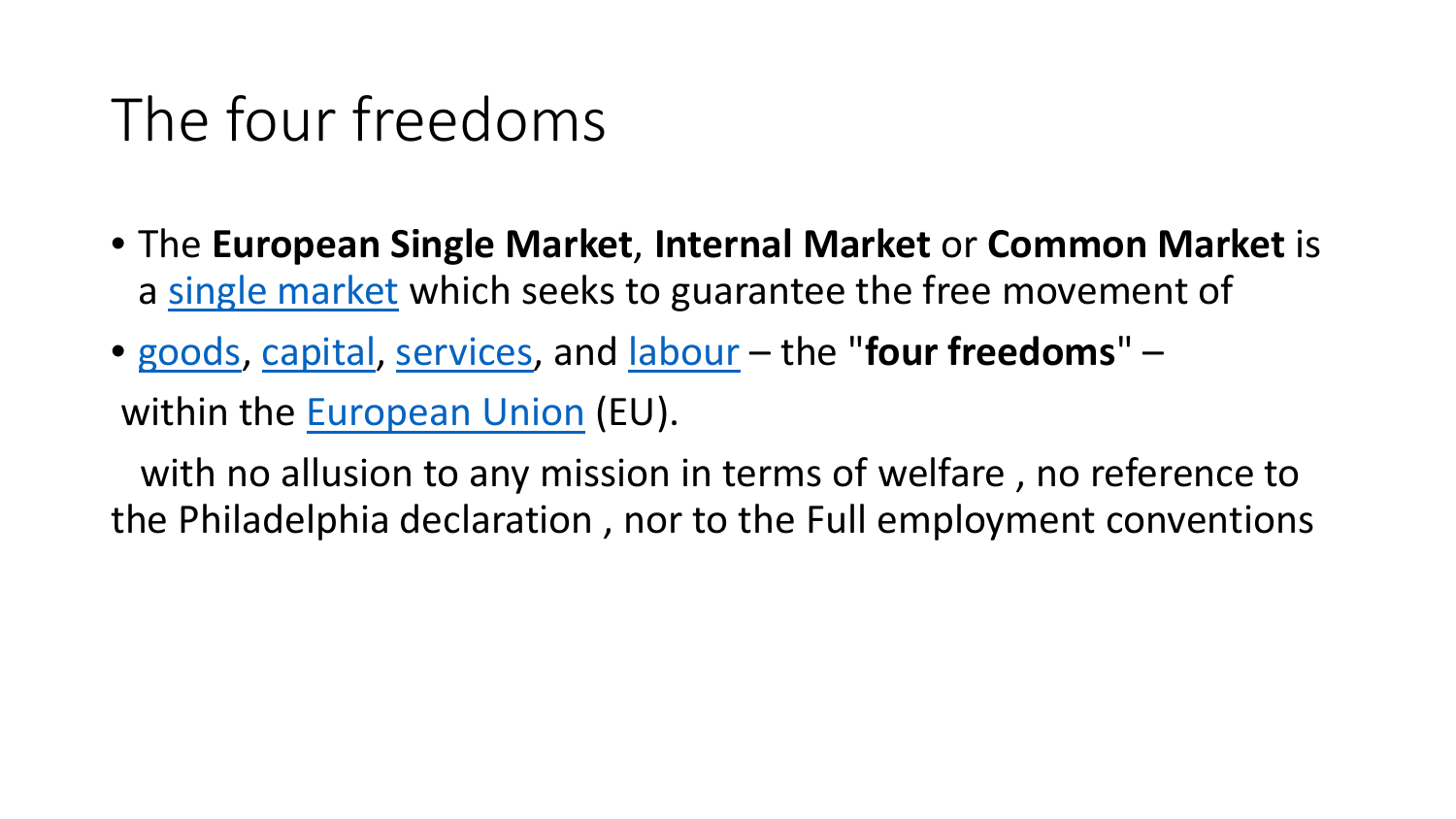The 1992 Treaty [of Maastricht](https://en.wikipedia.org/wiki/Treaty_of_Maastricht) established the European Union, the EEC becoming one of its three pillars,

the European [Community.](https://en.wikipedia.org/wiki/European_Community) the **Treaty establishing the European Community** (**TEC**).

When the Treaty [of Lisbon](https://en.wikipedia.org/wiki/Treaty_of_Lisbon) came into force in 2009, the EC ceased to exist as a legal entity

the treaty was renamed as the **Treaty on the Functioning of the European Union** (**TFEU**).

In March 2011, the **[European](https://en.wikipedia.org/wiki/European_Council) Council** amended the Treaty by adding a new paragraph Establishing a financial stability [mechanism](https://en.wikipedia.org/wiki/European_Stability_Mechanism) for the [Eurozone](https://en.wikipedia.org/wiki/Eurozone),by which The Member States may establish a stability mechanism to be activated to safeguard the stability of the euro area as a whole

No special move towards a social model ….at a time when the post war social contract Around wage labour security was less and less effective with a contract that could look as devoted to The security of the financial system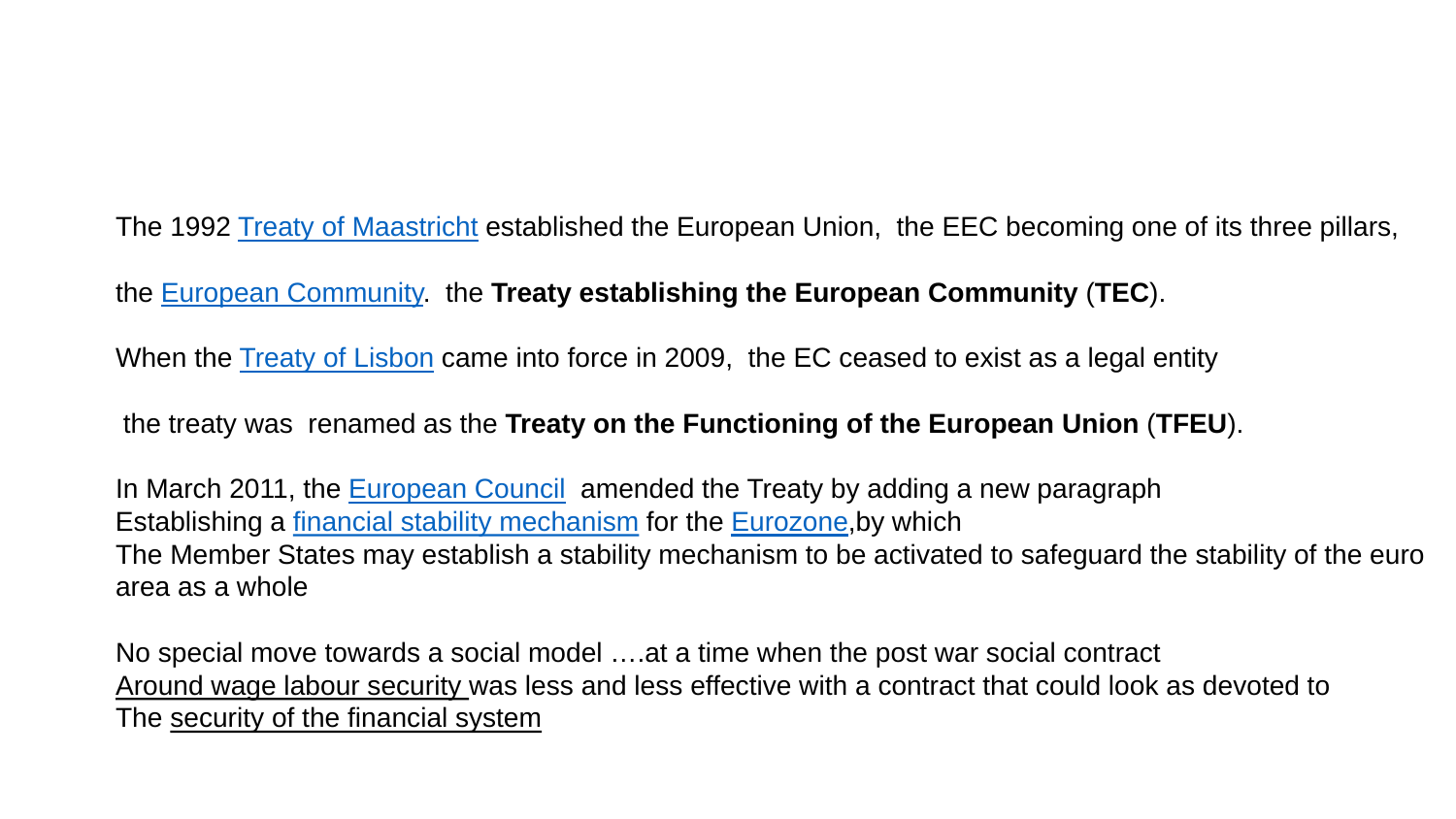# The EU and the erosion of the post war social contract

- Following the crises of the 1970s of an international organisation coined in the aftermath of WWII and finalized at Bretton Woods
- The world entered at the turn of the 1980s in a neoliberal economics era ….and most of the adjustements of the EU after then contributed to adjust to this turn …which consequently progressively challenged the post war welfare state contract.
- An evolution fuelled by the demise of the socialist block.
- This contradiction was perceived at the EU level and attempts to counter it led to successive (and unsuccessful ) efforts to promote a social EU policy (see P. Pochet 2019 )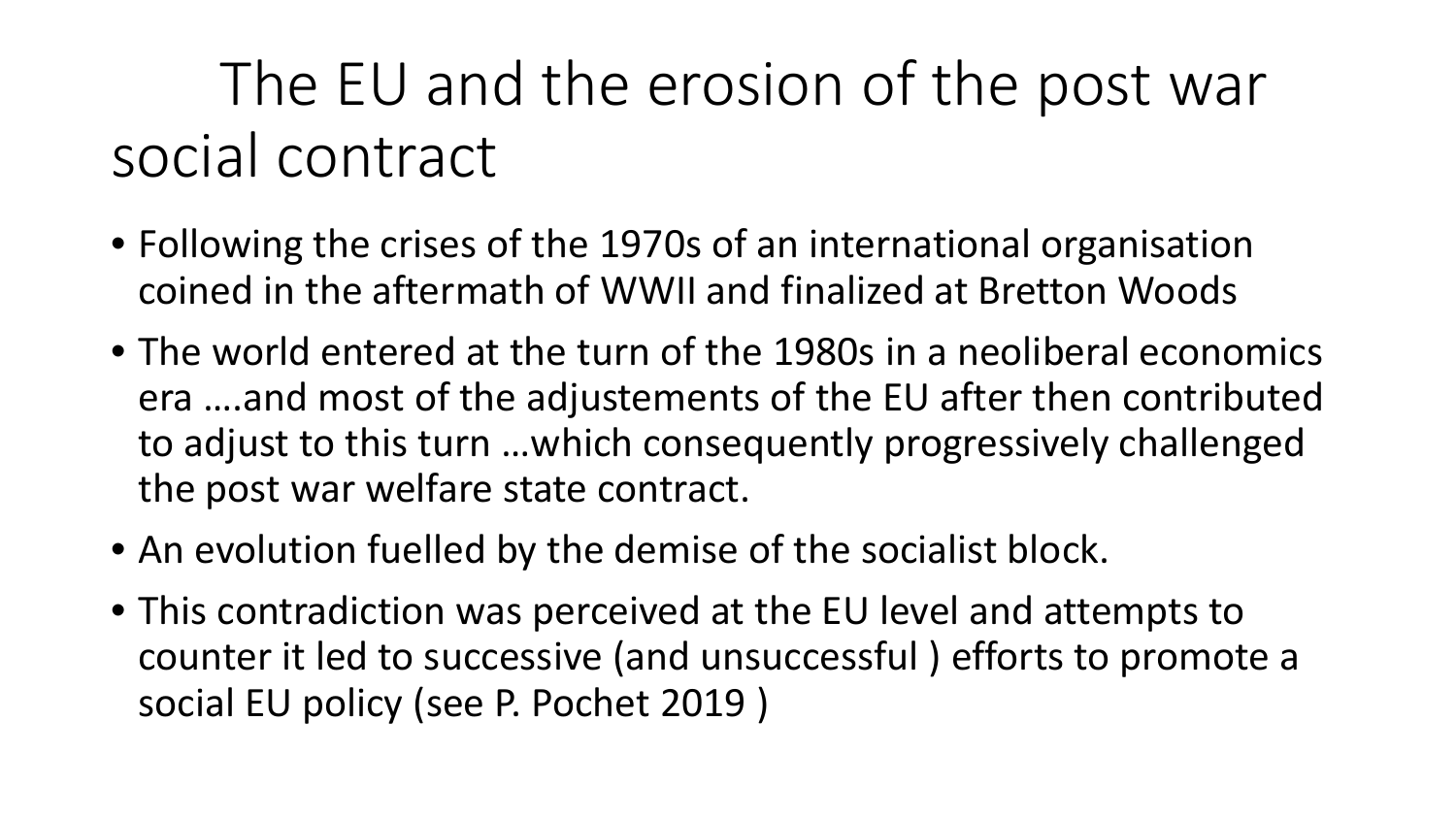#### Silent revolutions

- Interestingly the initiators of the EU 1956 treaty (such as Spaak) were confident that given the background (new social contract) of the MS , the productivity gains that a common market will bring, should benefit the workers. (basing this belief on an ILO report by B. Ohlin , a swede where the wlefare state social contract was of the strongest). (see Pochet 2019)
- So the silent revolution (stressed by S Gill) came « simply » from the fact that this assumption failed on two grounds : a) a reduction of the productivity gains and b) a priority that shifted to capital owners , thanks to an active new finance.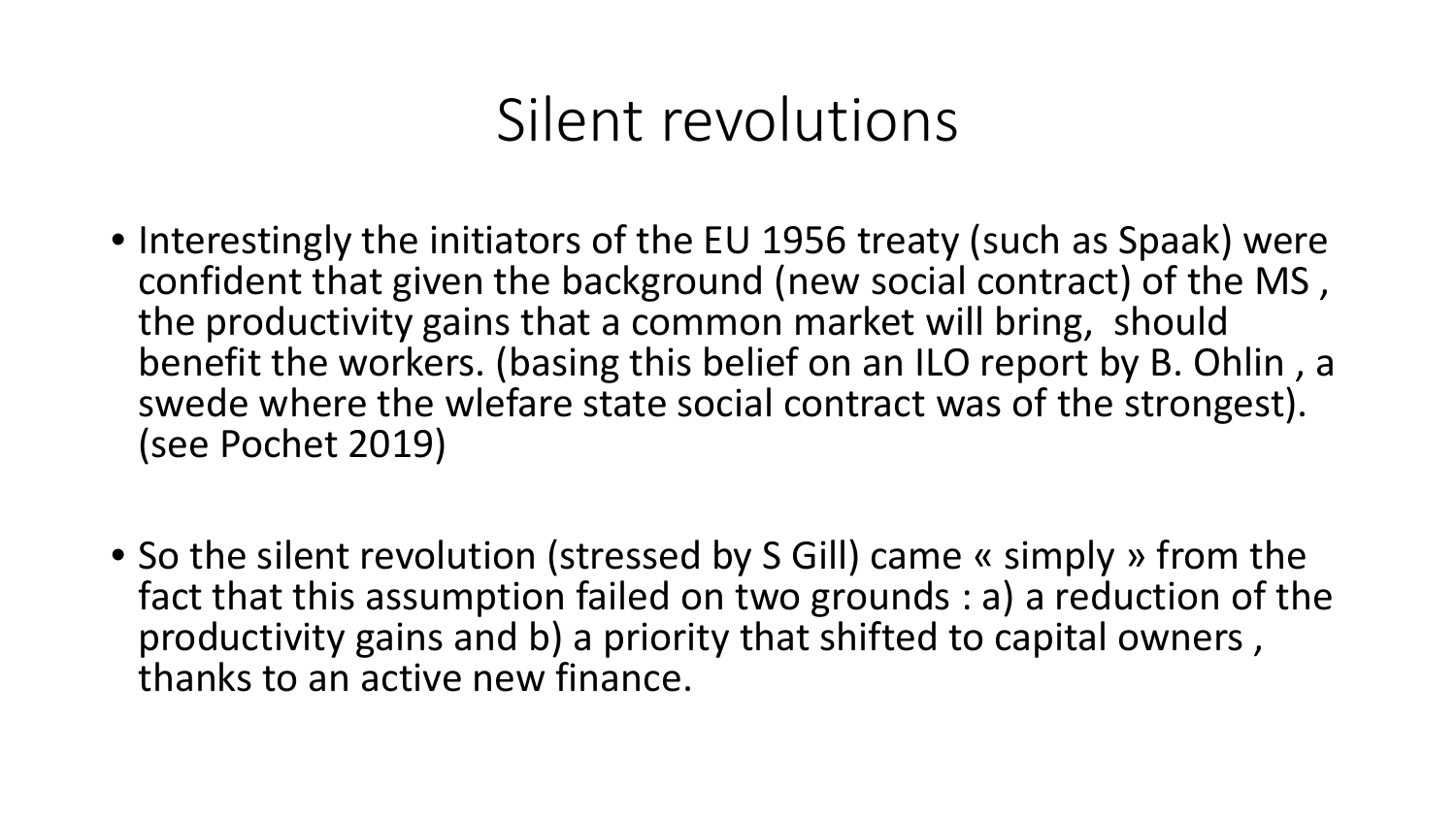# A regulationist methodological framework in a nutshell

- To track down how a society embraces a technological revolution:
- Five structural forms : 1 **State ,**2 **money and finance ,**3 **External relations**  . (these first three are old regalian functions)
- 4) **Forms of competition** (which developed with the early merchant capitalism) and 5) the **wage labour nexus** (which emerged after a long<br>battle over the <u>social issue with the second revolution )</u>
- In a growth regime, one form has a prevailing role, consacrated by explicit political agreements. Major examples of such political agreements are a) the conference/declaration of Philadelphia in 1944, where (bluntly) mission was given to the states to ensure full employment and welfare, a commitment repeated under different forms in the full employment conventions, passed on (more or less effectively but setting the tone of political arbitrages) in the post war period.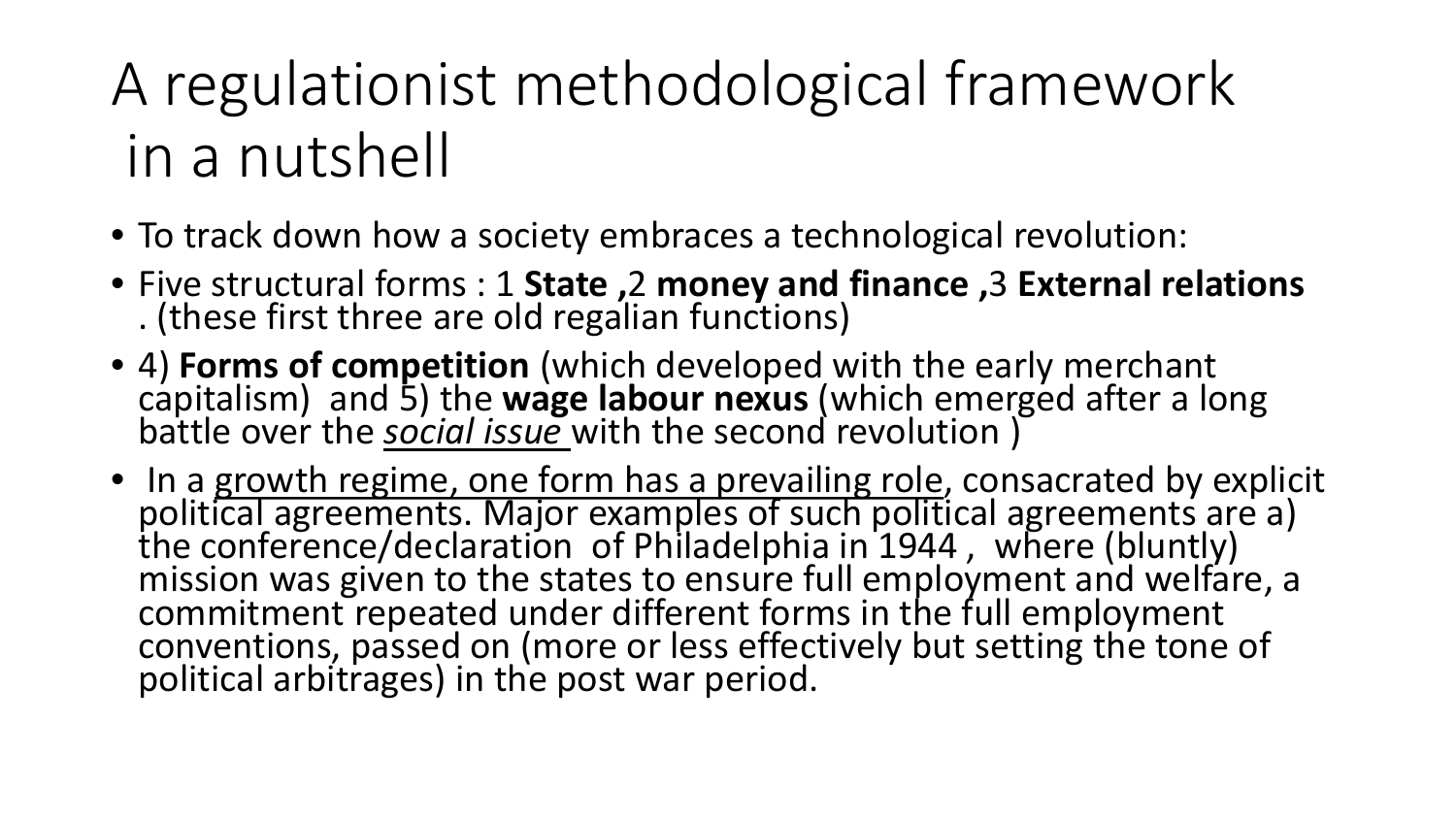#### **FIGURE 2**

#### INSTITUTIONAL CHANGES IN THE FORDIST ERA : ON THE CENTRALITY OF THE WAGE LABOUR NEXUS

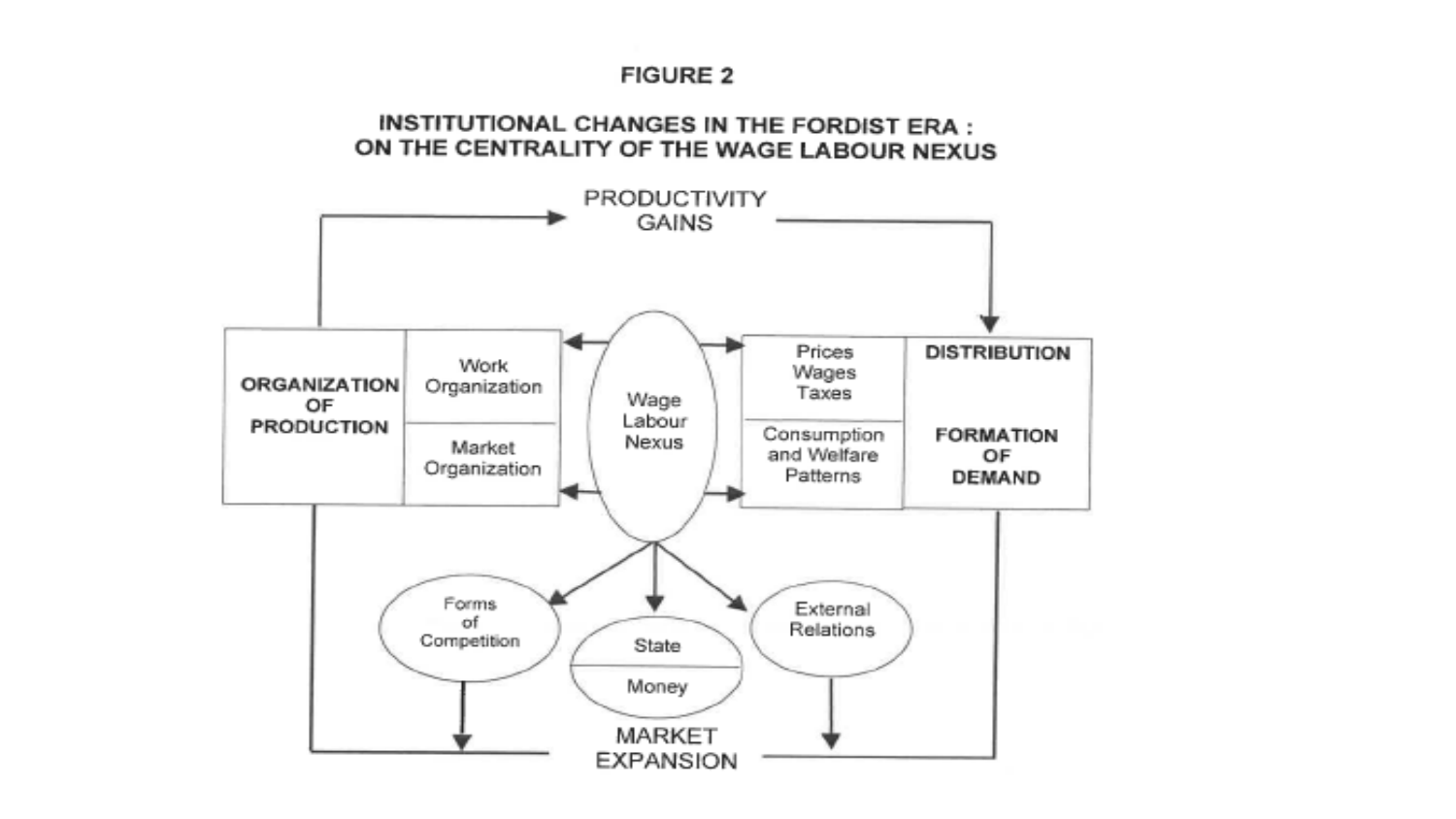# Investigating the post fordist times

- The *social contract* on which the « golden years of capitalism » or the different kinds of « modern capitalism » à la Shonfielḋ were based, petered<br>out in the 1970s
- Beyond the various reasons given : exhaustion of the benefits of Taylorian methods marked by a reduction in productivity growth, limits of the fixed deficits, the neo liberal turn favored actions and power of the financial sector.
- All of which occurred without any emergence of a new consistent social contract. …as shown by the continuous bashing of new finance.
- The rise of consumerism (attachment to consumption patterns) played its role, strenghtening the fancy that the change will bring important consumer surpluses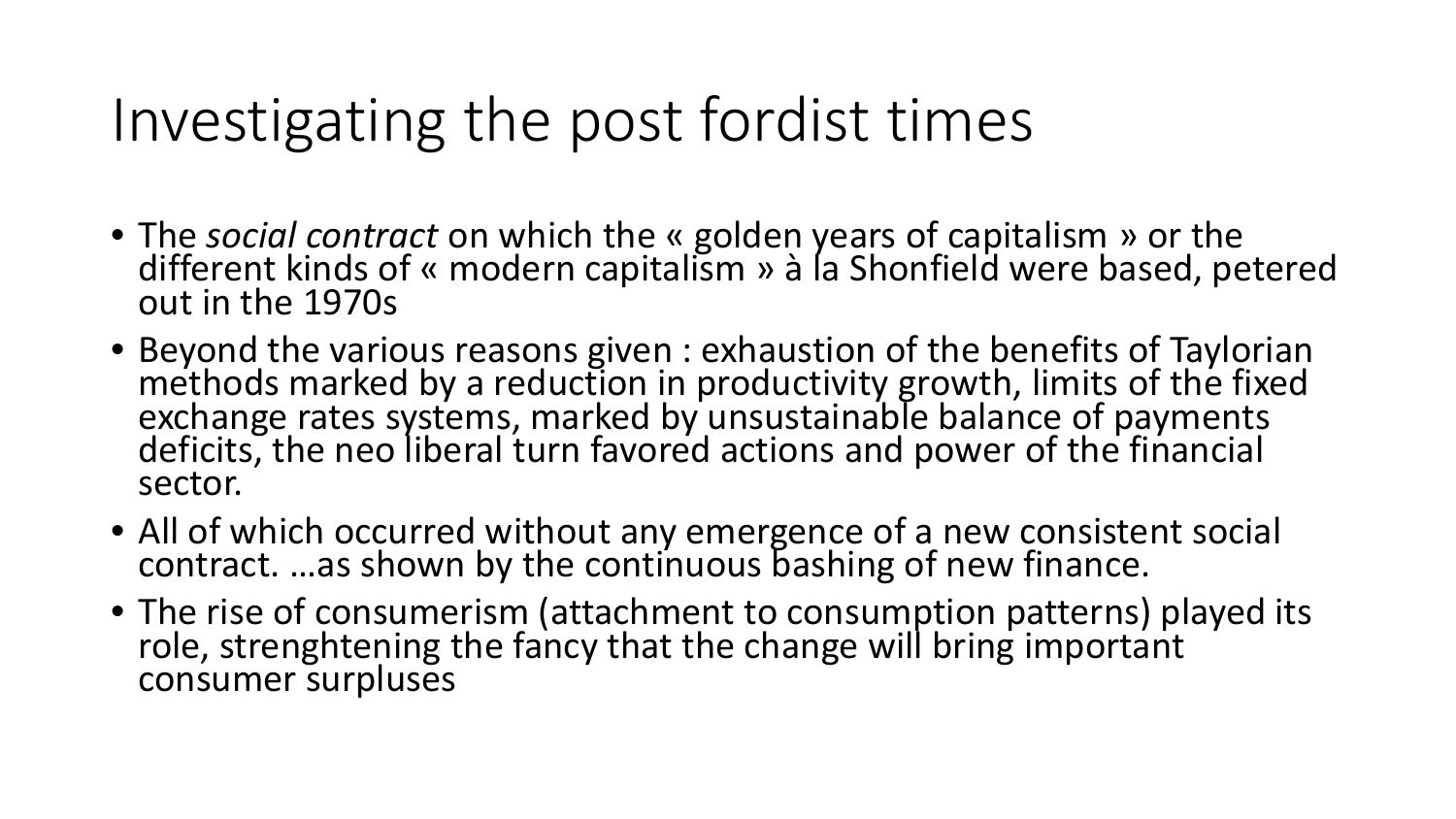# Post fordism growth regime, so what ? If any, a degraded growth regime

- How to read the new state of affairs?, when it departs clearly from democracy
- Finance rapidly took advantage of the liberalization trend to become somehow the dominant structural form
- So we could qualified the regime of being finance led
- …for sure, but then , we are *in a degraded kind of regime* as there was no political accord , justifying this prevalence. Finance bashing has been the common motto of politicians all along (see Bidhe claim to get back to simple finance). Recurrent financial crises were fueling this feeling (« finance ,my enemy » said Hollande as candidate) and the 2008<br>financial crisis would have ended in a lot of renationalisation of banks …if they had not been already *too big to fail* .
- In the terms of the « growth regimes » discourses , *finance led* is a second class transitional regime , transitional towards what? A new structural forms of competition<br>that would be socially and economically accepted?…as well as environmentally ….if it can be set up ...in other terms, investigating what the forms of competition have been turned into should help us to see what the « secular stagnation « is made of.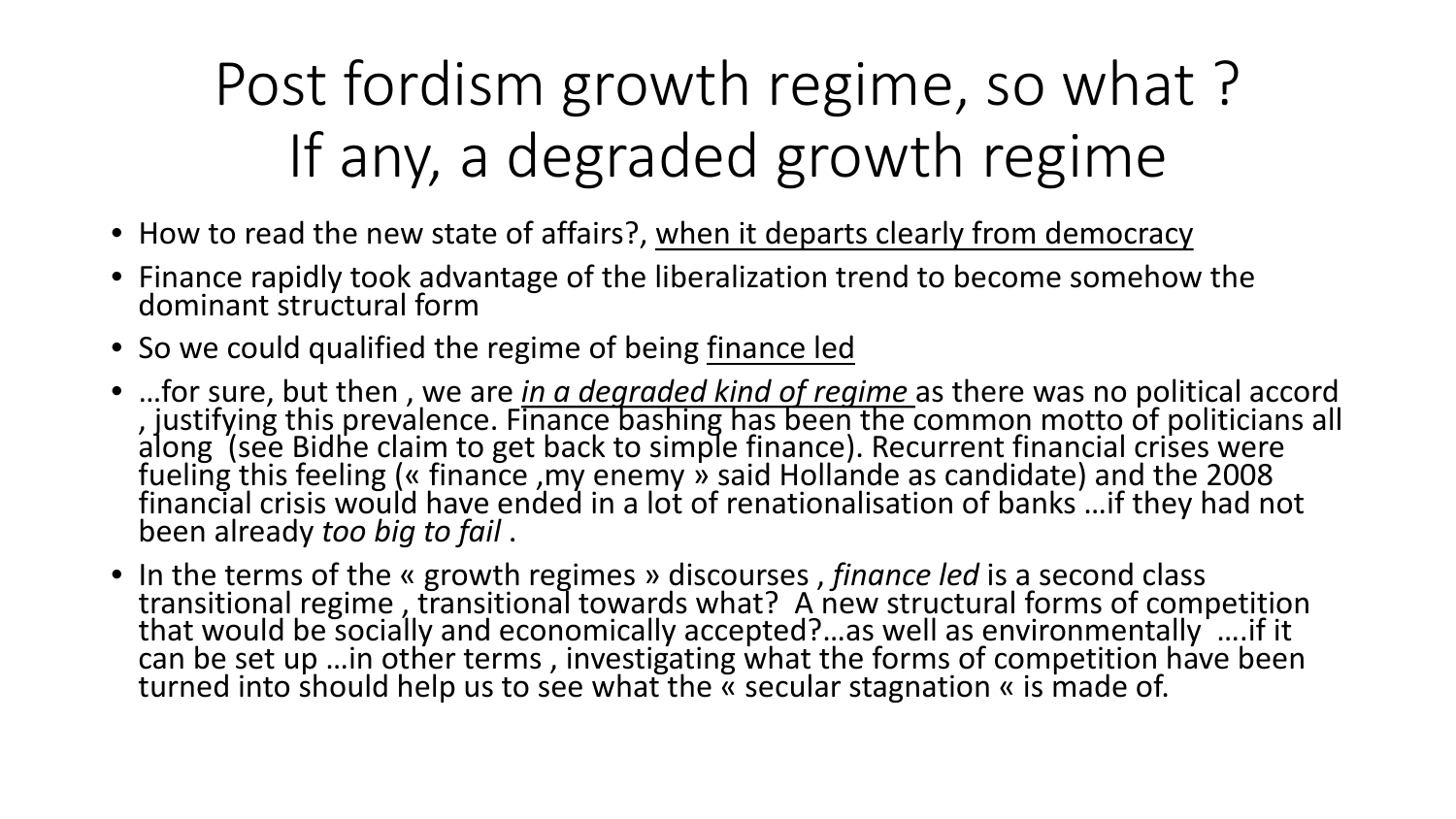#### **FIGURE 3**

#### INSTITUTIONAL CHANGES IN THE POST FORDIST ERA : ON THE CENTRALITY OF THE FORMS OF COMPETITION

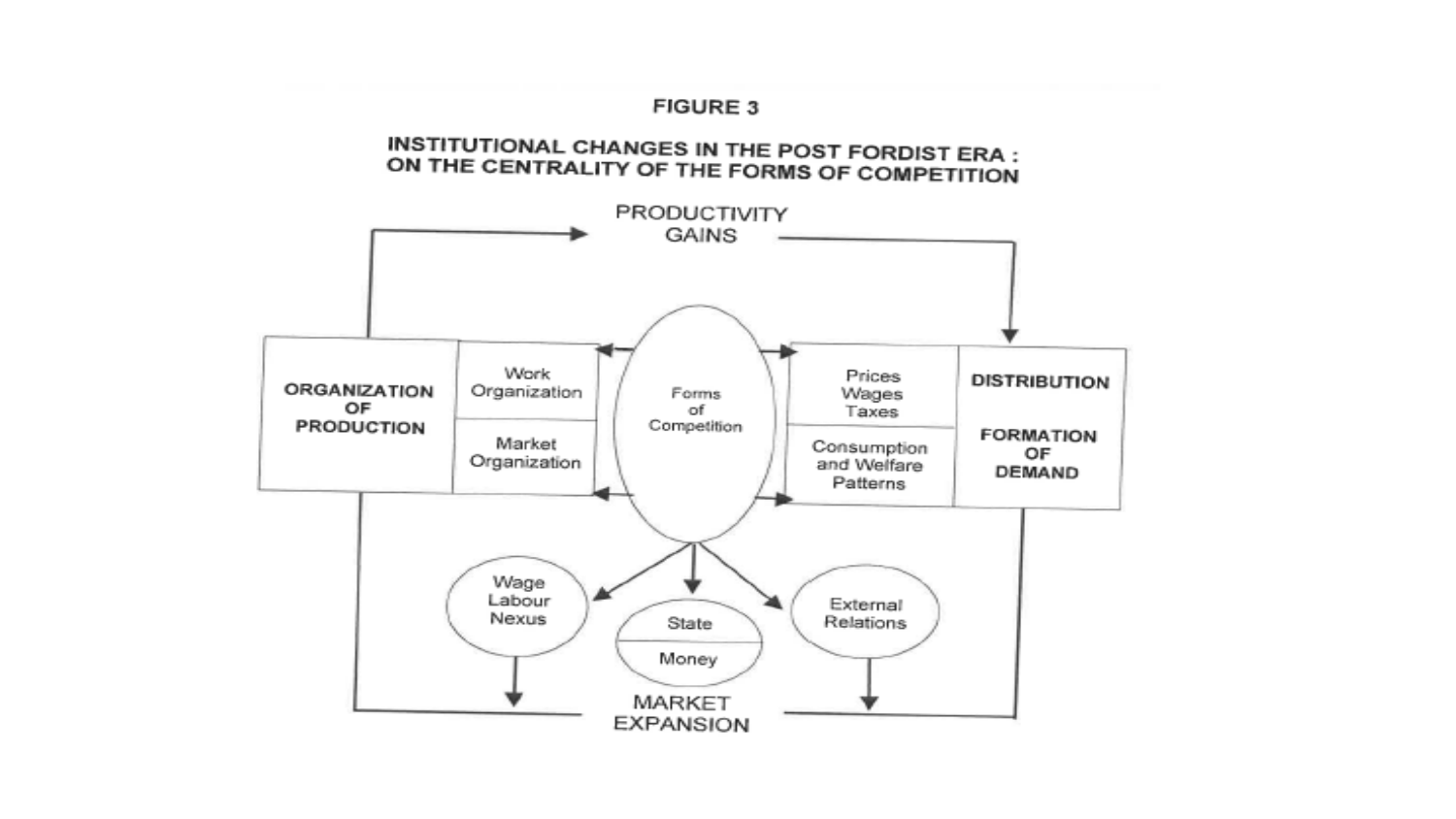# EU attempts to reflate the social component of the EU

- Retrospectively the assumption made by the EU that the post WWII social model would benefit from some recommmended cooperation in the threaty between MS on some labour issues (such as wages, working time and the like) failed. …and the efforts of the EU to correct these shortcomings failed as well (see Degryse and Pochet 2017).
- The threats on the welfare states are such that between 1987-1997 a noticeable effort is done to set norms and increase social dialogue in the EU12 (with reluctance from the UK) but in parallel a pressure to set a monetary union leads to a Maastricht treaty 1993<br>..which will appear as anti social. The political context of 1997-2005 where social democrats are in power in most EU countries leads to the illusion that differentiated processes (as the open method of coordination) could lead to reverse the trend adverse to any flourishing of the welfare states !
- Post 2005 the enlargement (with a wider diversity of wage labour situations) and then the crisis of the euro and the rise of austerity measures seem to put momentarily an end to the efforts of the EU ….and priorities as given by the Juncker commission to a<br>convergence of minimum wages appear as purely rethorical 'as any reference to the convergence of minimum wages appear as purely rethorical 'as any reference to the Swedish model of flexicurity.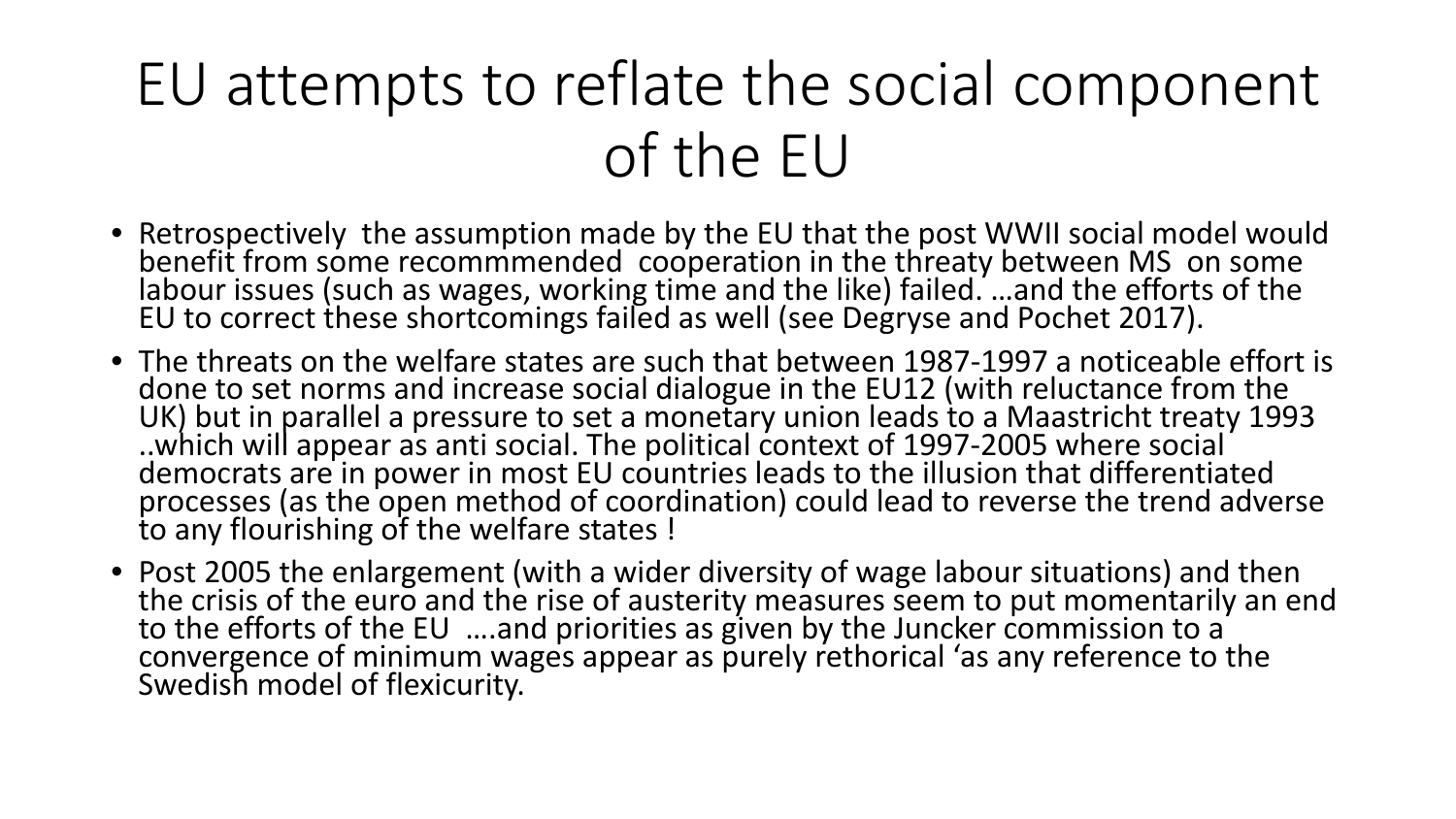# The contemporary challenges of the EU

- Today challenge for the EU :
- A) to reflate upfront the welfare states contract seems out of reach.
- B) to accompany/embrace what is likely to be expected as a new social contract , if any, that could emerge in an (hopefully) near future may come first.
- C) Taking into account the debates at global level on a three dimensional sustainability (environmental, social and economic), set the context in which the new EU social model should/could be deployed . In effect the EU presents many advantages to lead such transformation .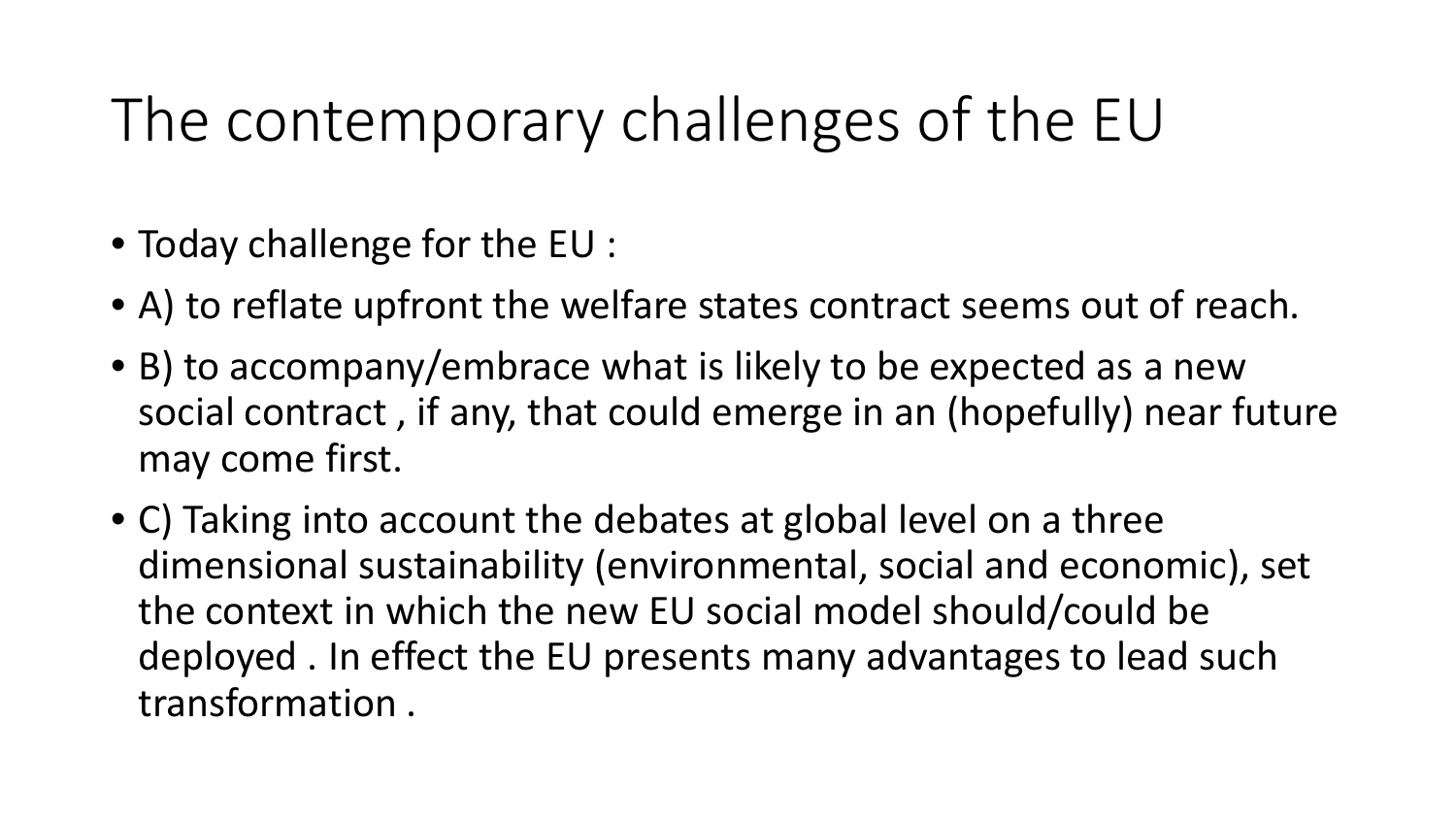# Major threats call for global solutions

- The major threats on any sustainable pathway are both bound to be experienced locally but can only be met by global solutions.
- Climate change is certainly the major threat. Local experiences of disasters are clearly mobilizing locally while at the same time, solutions can be thought most often at global levels.
- Fiscal evasion is of a similar nature , being played at global level thanks to tax havens.
- Pollutions with huge impacts (be it pesticides, plastics, ..) call to ban some local behaviours
- Diffusion of information (fake news, privacy,..) and cyber security present similar concern at global level.
- Migrations in a troubled world need also to have global cooperation

•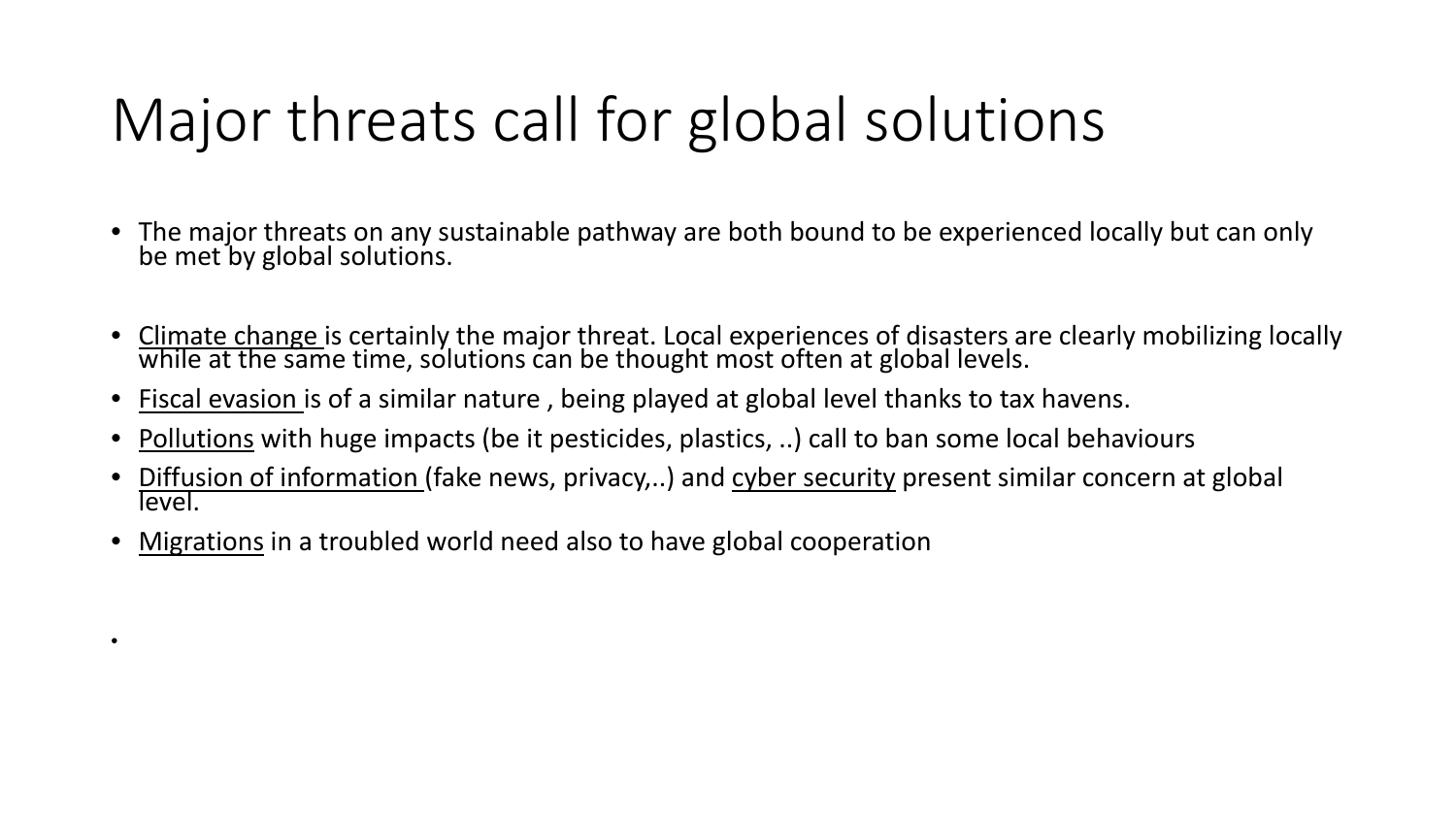# Still the EU has so far shown some impotency to address these issues

- Indeed the files have been opened, the cases instructed
- There is some surprising inertia when it comes to take measures (including surprising denials)
- Cases are pending when the EU meets the essential condition of being potentially a global player.
- This lack of effectiveness, of commitment has been attributed by some authors to the asymetry of the democracy in a regional construction like the EU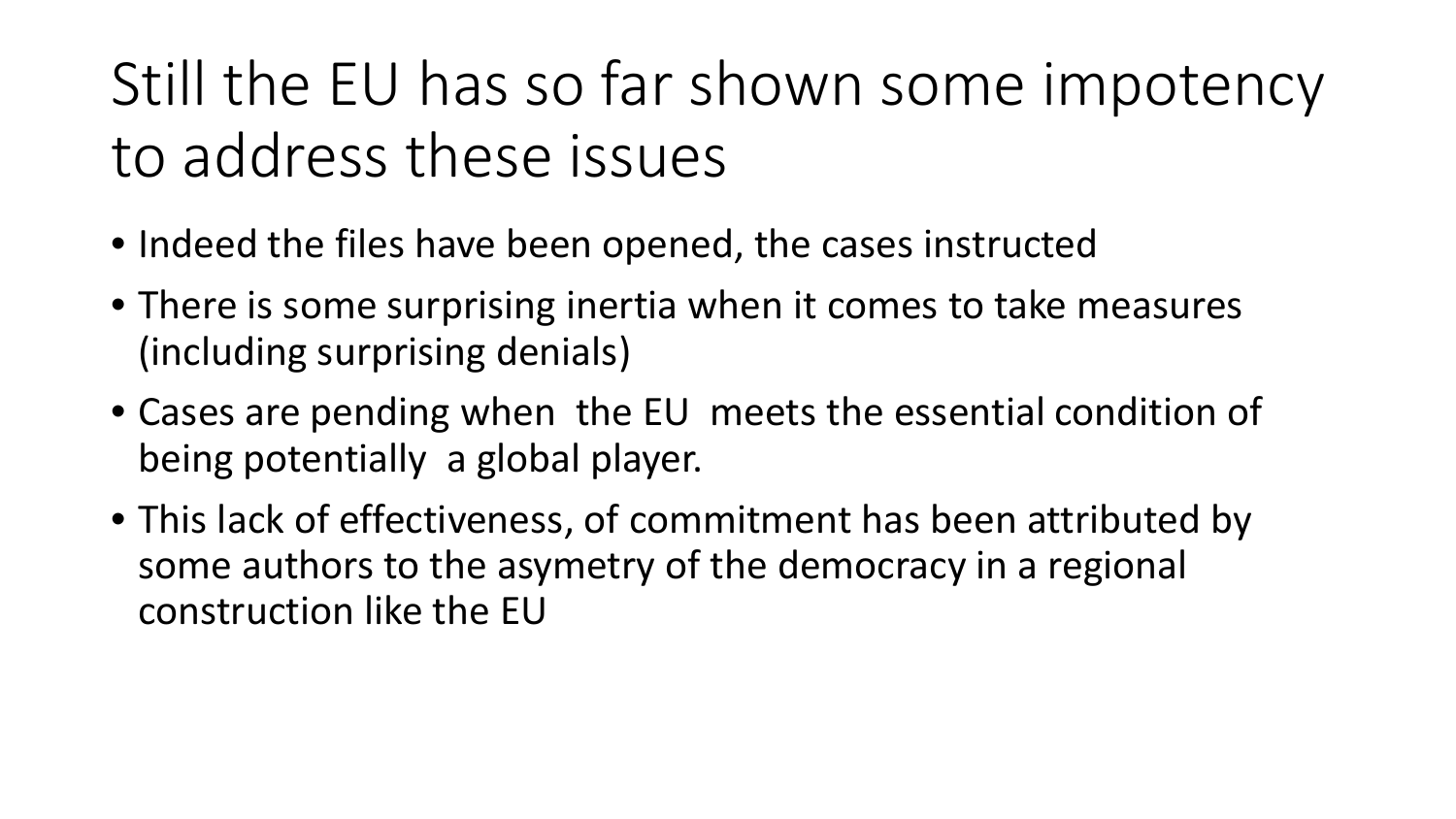#### A ternary scheme (Aglietta&Leron, 2017)

- *Polity* : institutional setting : who rules, in wich manner
- *Policies* : measures taken by those in charge
- *Politics* : democratic debate among citizens inspired by the convention prevailing in the polity design
- The normal regime of the State : it designs « policies » in conformity with what the polity allows …and is reckoned by the citizens as legitimized , being in the spirit of the convention.
- See John Grahl : Debate on the Eurozone: a New Contribution from FranceNotes on Aglietta and Leron, The Double Democracy: a Political Europe for Growth, Seuil, Paris, 2017
- http://www2.euromemorandum.eu/uploads/01\_2017\_grahl\_debate\_on\_the\_e urozone a new contribution from france.pdf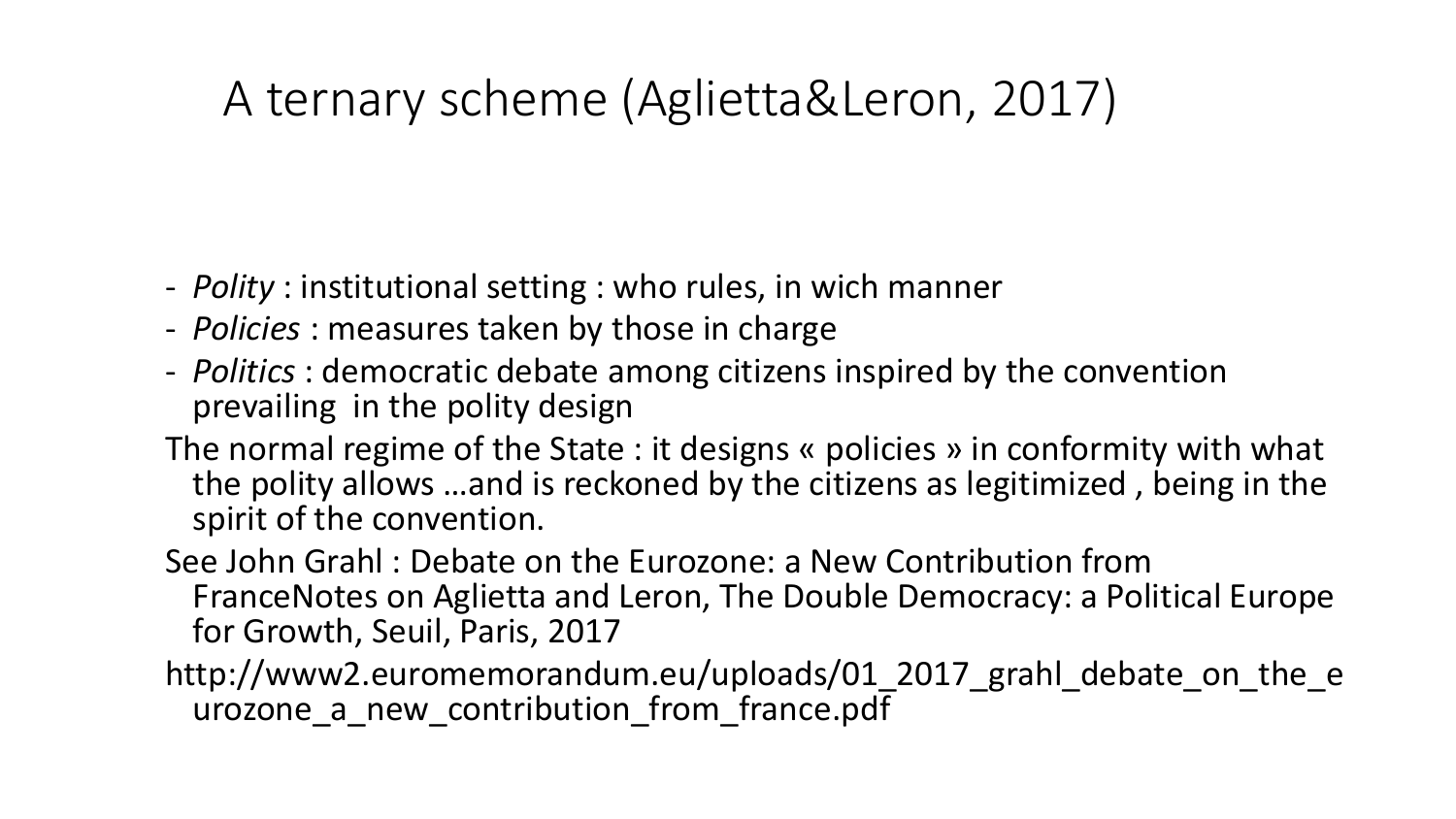## Adjusting to external changes

•

- Politics also imply some possibility to adjust/interpret polity to what is required by changes in external environment.
- Blockades of this adjustment capacity means either that changes are radical or that politics does not play its role.
- Such barrier could be raised if all the states involved are pushed in the same direction by converging political aspirations, building up a political space at an international level which could push in turn a change in the polity setting the rules at international level.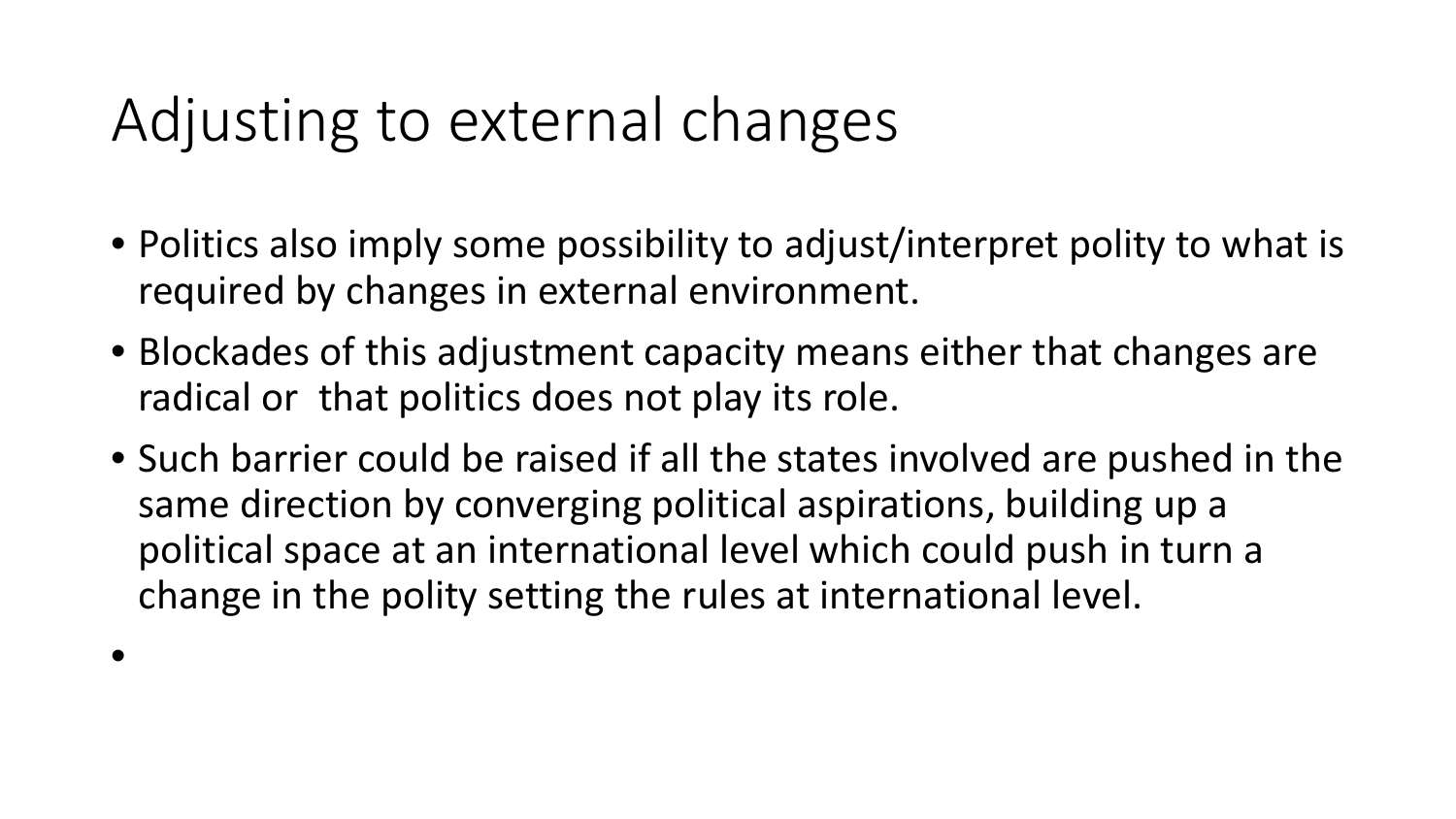#### The ternary scheme to account for the EU political crisis

- « policies » are implemented in the EU, but crucial problems remain unsolved , the lack of « politics » at EU level hampering the possibility to adjust as needed the polity (left too often to the inner development of a liberal juridicialisation trend ).
- 3 examples of these shortcomings :
	- Expansionist juridical order of the EU (widening range of action of the ECJ constraining Member States policies)
	- Weakness of the European Parliament
	- Weakness (absence) of European political parties
- => proposal : launch accross MS a political process that would allow to modify the « polity » of the EU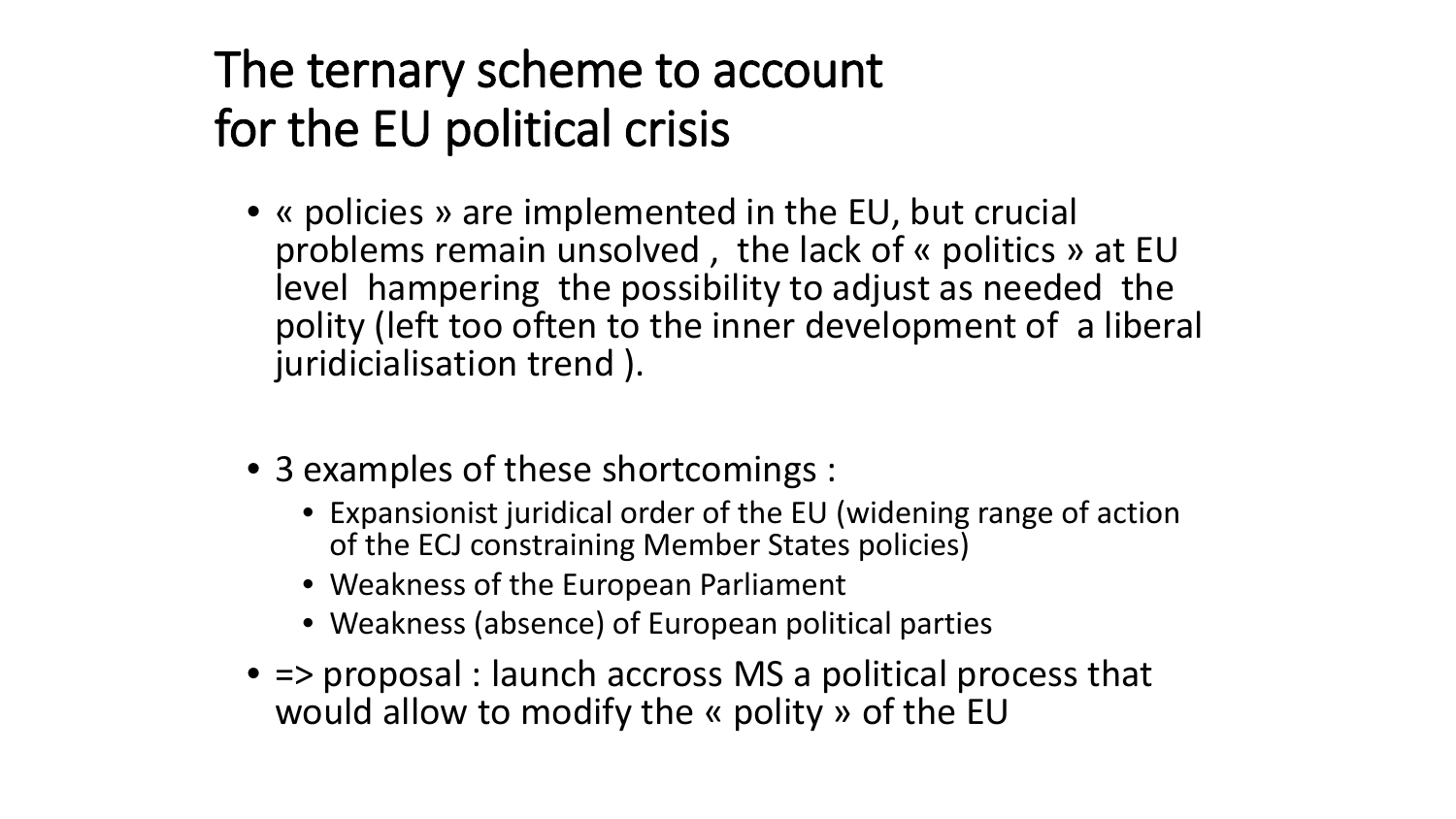## Developing politics at the regional level

- First EU countries do share cultural traits, a cultural heritage that should not be neglected (see eurobarometer 2017) as a common basis in the assessments and representations of the dramatic events and disasters, traits that will help in the development of politics at a regional level.
- It appears strongly in the various networks that come to be developped presently . First is given by the mobilization of the youths. Second by the fabric of NGOs figthing for such and such causes. Third, cities rally also on various themes , be it water or air polutions..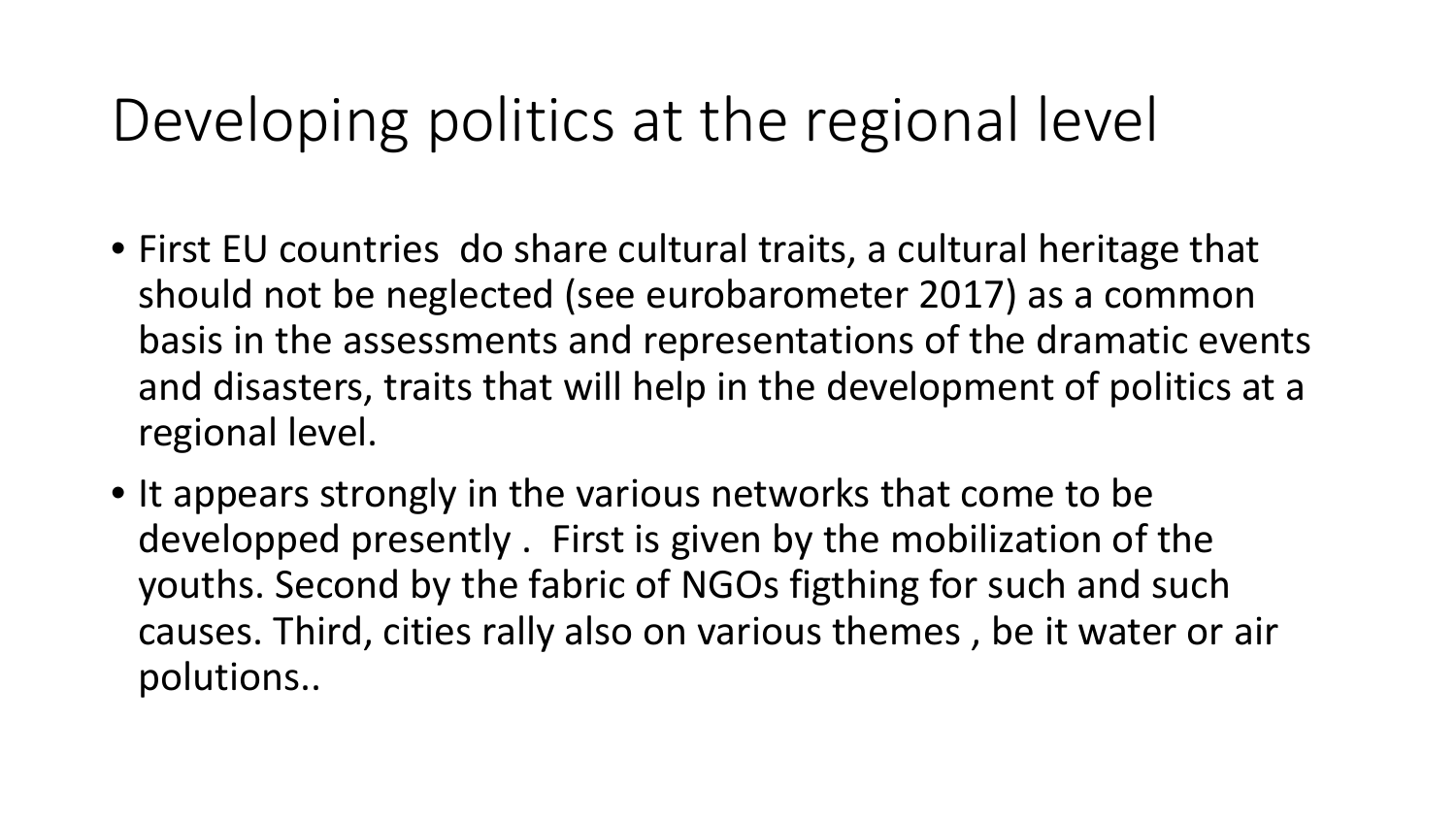#### How inequalities hamper the rise of a new social contract around sustainable development goals SDGs

- Such local solidarities can overcome the depressing effects of inequalities , felt by now more as individualised stigmas than as consequences of social class status
- A major preliminary step: one has to overcome the fact that the balance between :
- *End of month, end of world*
- A Fair Transition is essential to overcome the growing division created along the past decade by continuously increasing income inequality.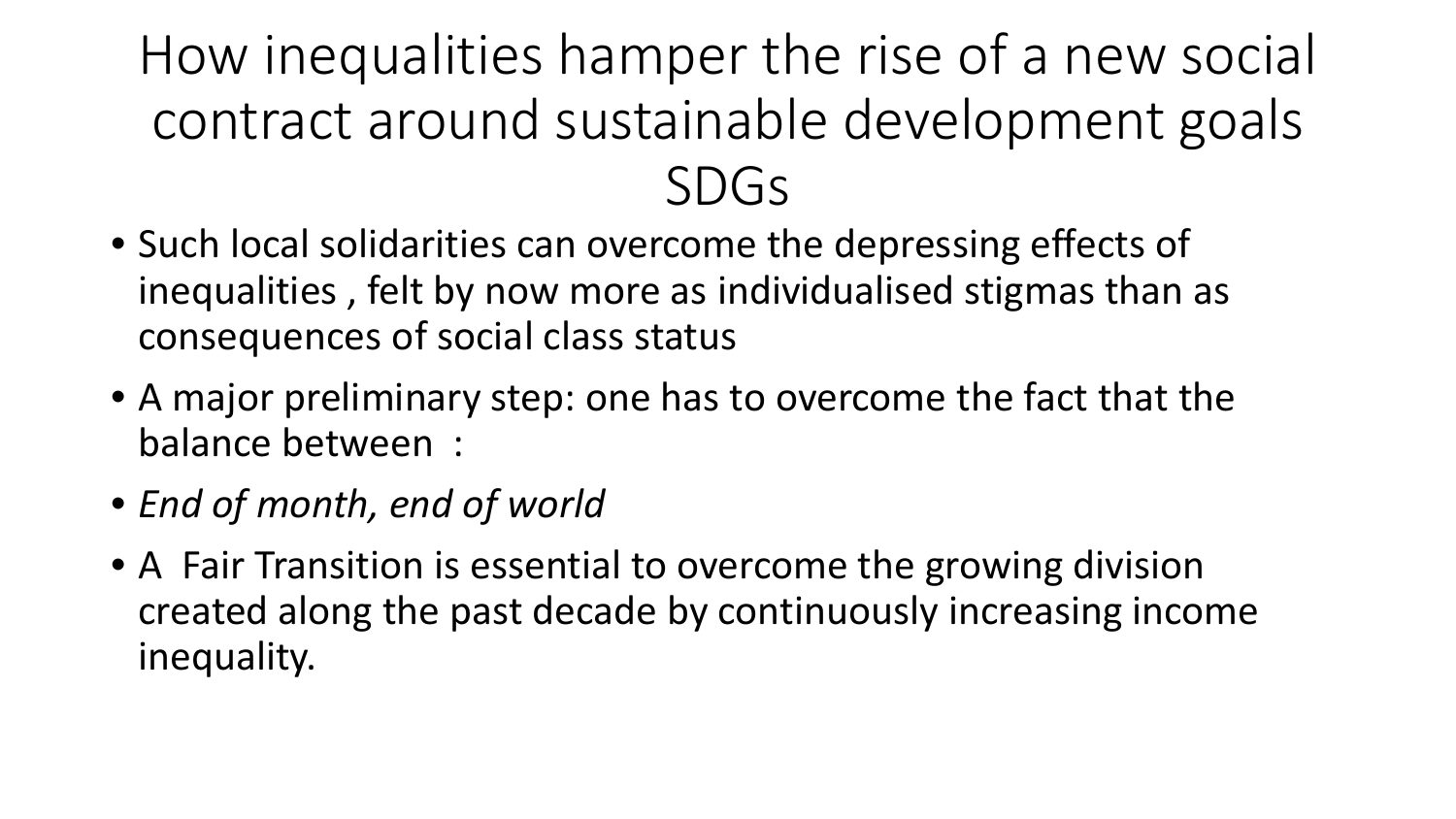## A bottom up mobilisation

- We stressed that experiences of various threats at local levels
- are presently leading to strengthen new mobilization at the top, a bottom up process ( see Latour on the reconstruction of territories)
- The COP 21 (Paris 2015) which for the first time mobilized all countries, developed or developing, against climate change and led afterwards to a global call in favour of 17 SDGs sustainable development goals showing a major framework to construct sustainable pathways we are looking for.
- The EU as a region, being a global player, open to a solidaristic approach in accordance with what the anthropocen requires, can obviously play a major role in the construction (in due time) of what could be considered as a new social (global) contract , .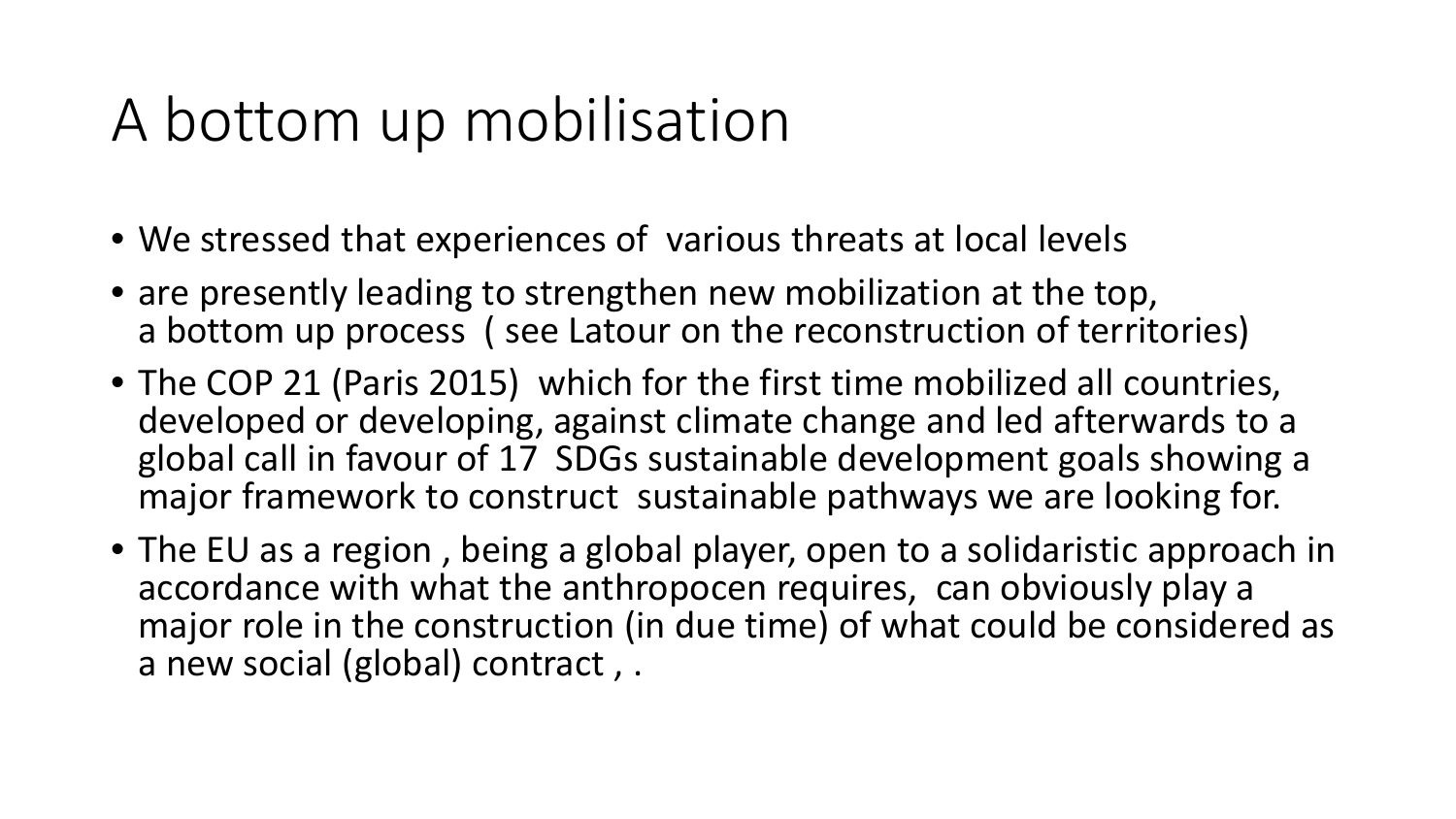## A dramatic timing

- One can see along which lines a new EU contract could develop
- Still the timing of this socio political process remains relatively slow
- Given the speed of environmental changes and the disturbances
- Induced at the level of global governance
- Disasters and crises may in such uncertain environment favour the development of authoritarian regimes , all of which leading to split the EU and limit construction of a any new social political model.
- A key issue in this dynamic is the time it could take to set new norms and schemes of solidarity at local levels across member states , enabling people to adjust their ways of life to environment changes and market hazards.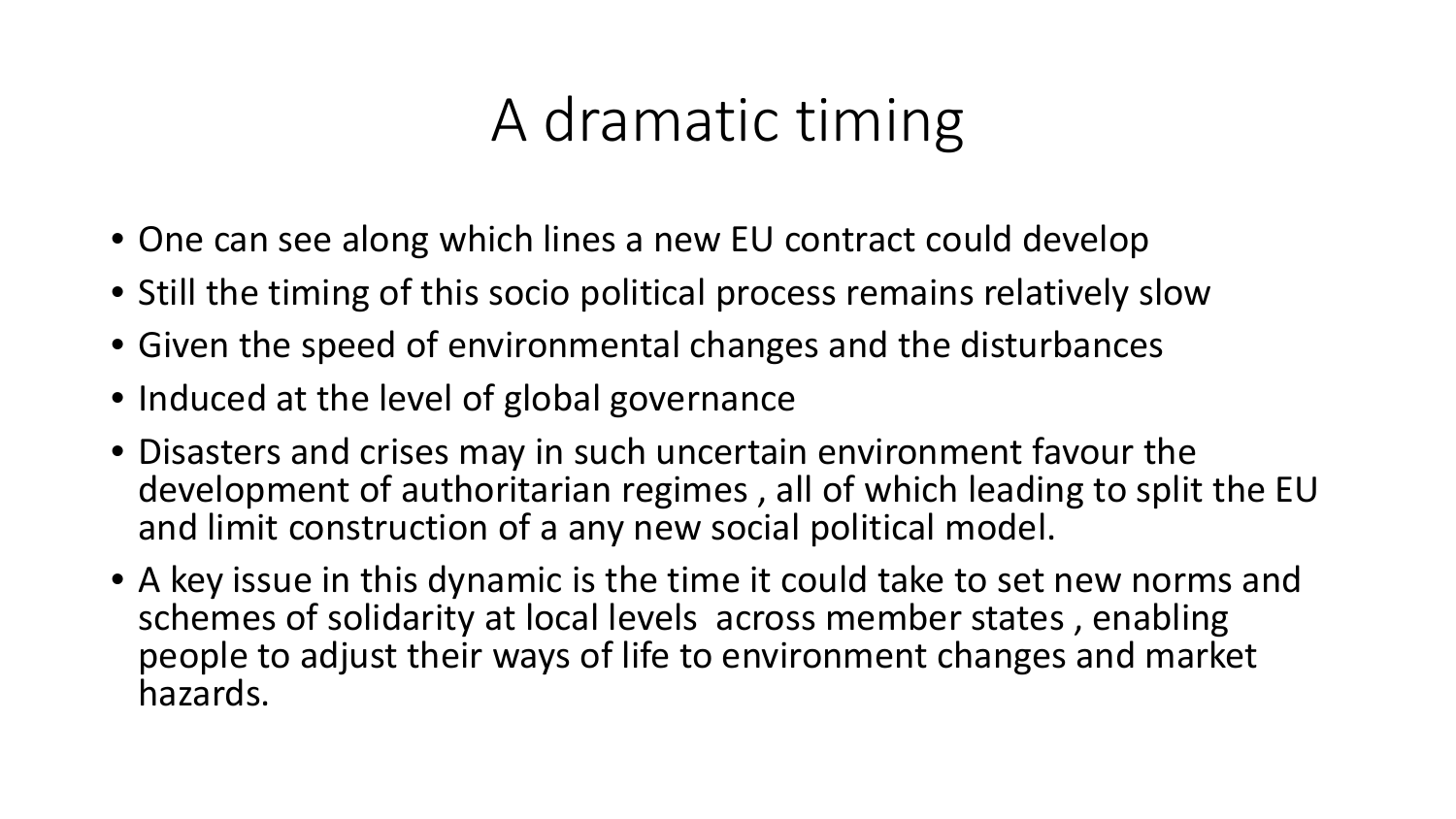#### Relevant policies to speed up the process

- The thing is that the new legitimacy of a broad, largely shared, compromise over sustainable development paths does not directly lead to specific goals that would mobilize / meet the needs felt at local levels.
- Macroeconomic policies could on the basis of such compromise lead to legitimate « green » investments reducing CO2 emissions, energy consumption, or implementation of stricter norms to get rid of various polutions (from various kinds of pesticides or of plastics).
- The Maastricht criteria could thus be alleviated to favour green investments…and free trade restricted to impose new norms.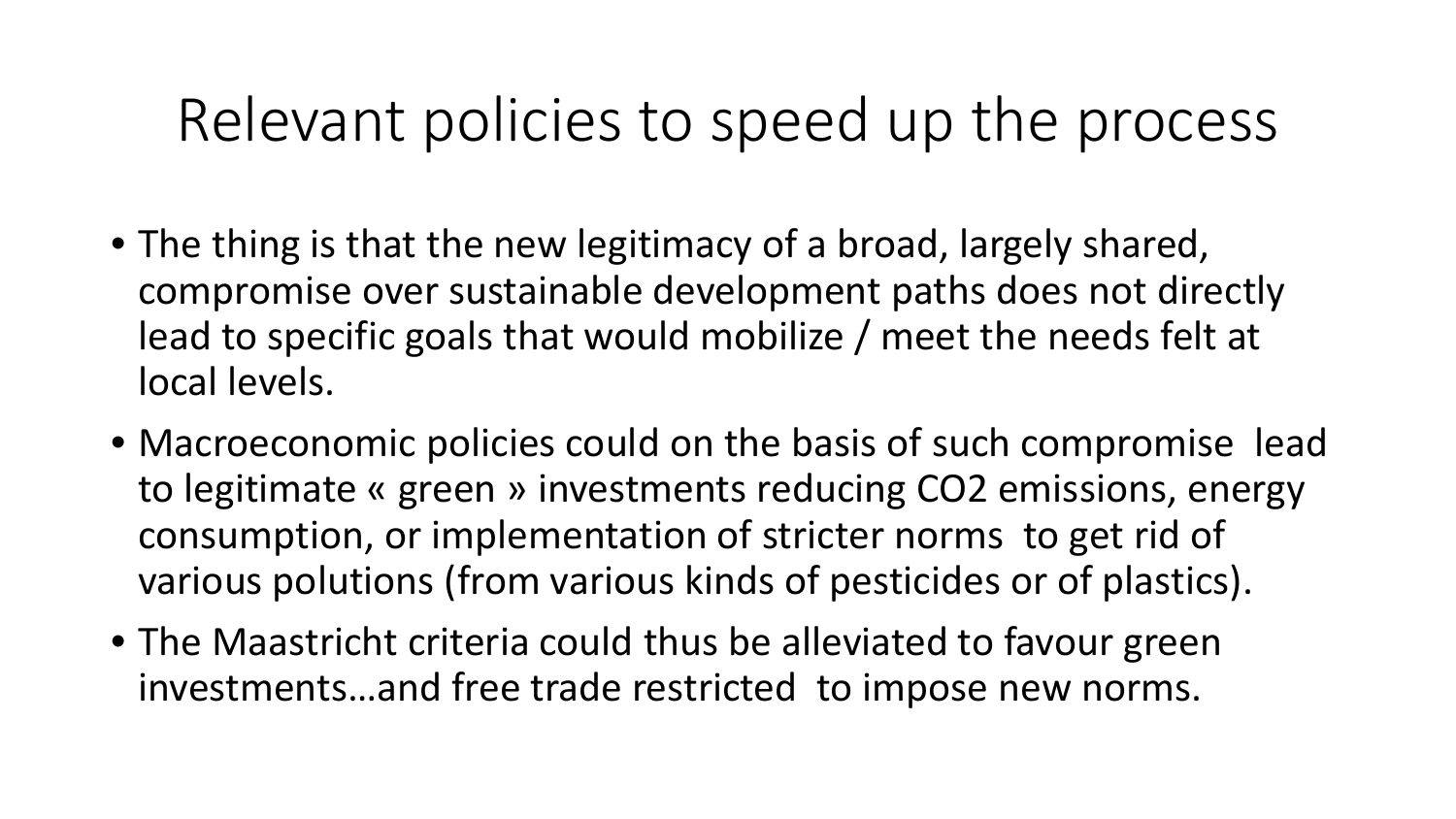# Relevant policies for new attractive and sustainable ways of life

- Still these broad commitments are not specific enough, not directly tied with ways of life to lead to cumulative processes through which a mobilisation on sustainable development could speed up.
- We are here in a kind of preliminary stage which effectively transform ways in which production and consumption modes are changing , but these changes do not ,by themselves , lead to attractive models of living that the local population could see as desirable.
- The parallel with the post WWII era still help to see the gap that policies and political actions have to filled.
- The post war compromise, as set in Philadelphia , sketched the status and prerogative of wage earners: entitling them to social welfare and fair jobs. …which public social budgets and productivity sharing should provide.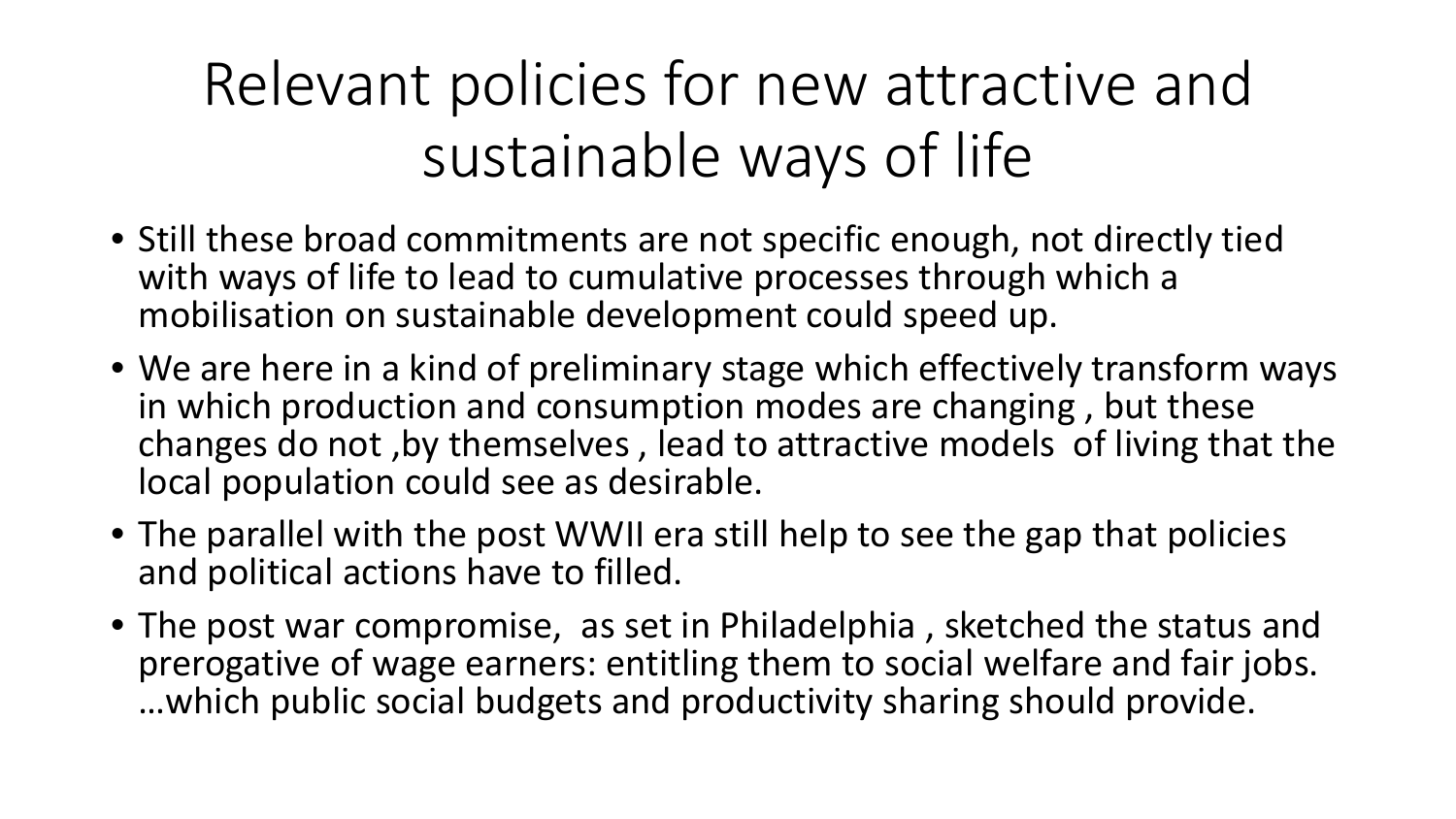# Towards which societies in the search for sustainable pathways (1)

- It took some while to see how these conditions, harnessed with technologies and taylorian principles , would lead to the diffusion of an « american way of life « where cars, housing equipments , decent lodging and mass consumption would progressively become central features of the model (appropriately called the fordist model).
- In France for instance one has to wait till the mid 60s before one could notice the change in rural areas. …and the 1968 movement is also linked with some conception of a turn towards a consumerist society to be tempered/managed.
- We tend to see that these times are gone, but what will replace and how the new societies at work will be defined remain unclear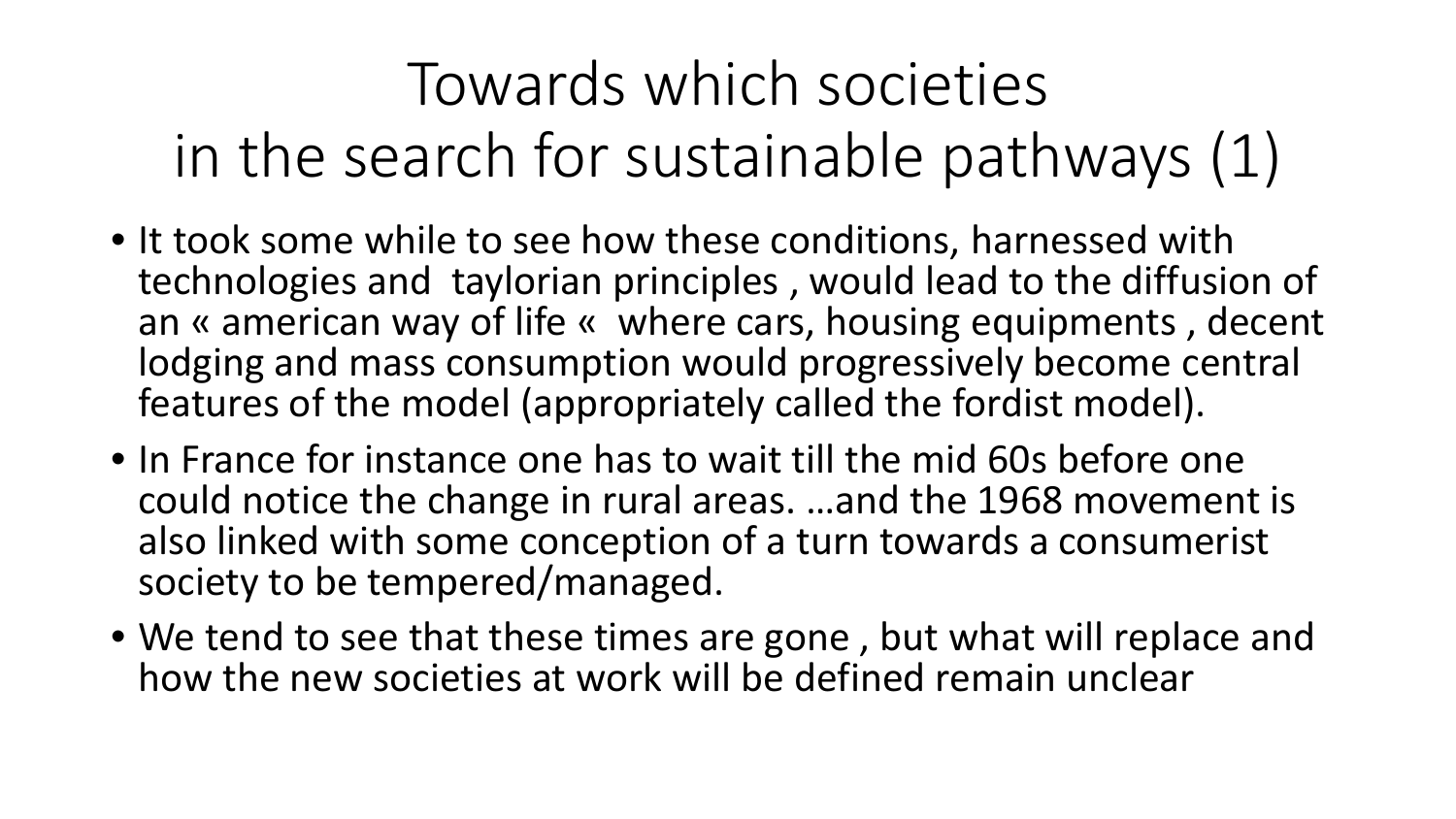# Towards which societies in the search for sustainable pathways (2)

- The second phase of the process is effectively to see how these societies are taking shape and suit the conditions set by the bottom-up nature of the mobilization.
- A good exemple of the necessary « deconstruction » is given when the question is directly put on the political scene, as it is the case with the « citizen convention for the climate » whereby 150 citizens , drawn by chance question some experts to decide which structuring measures can be taken to push forward a society enjoying a sustainable development path
- See

https://fr.wikipedia.org/wiki/Convention\_citoyenne\_pour\_la\_transition\_% C3%A9cologique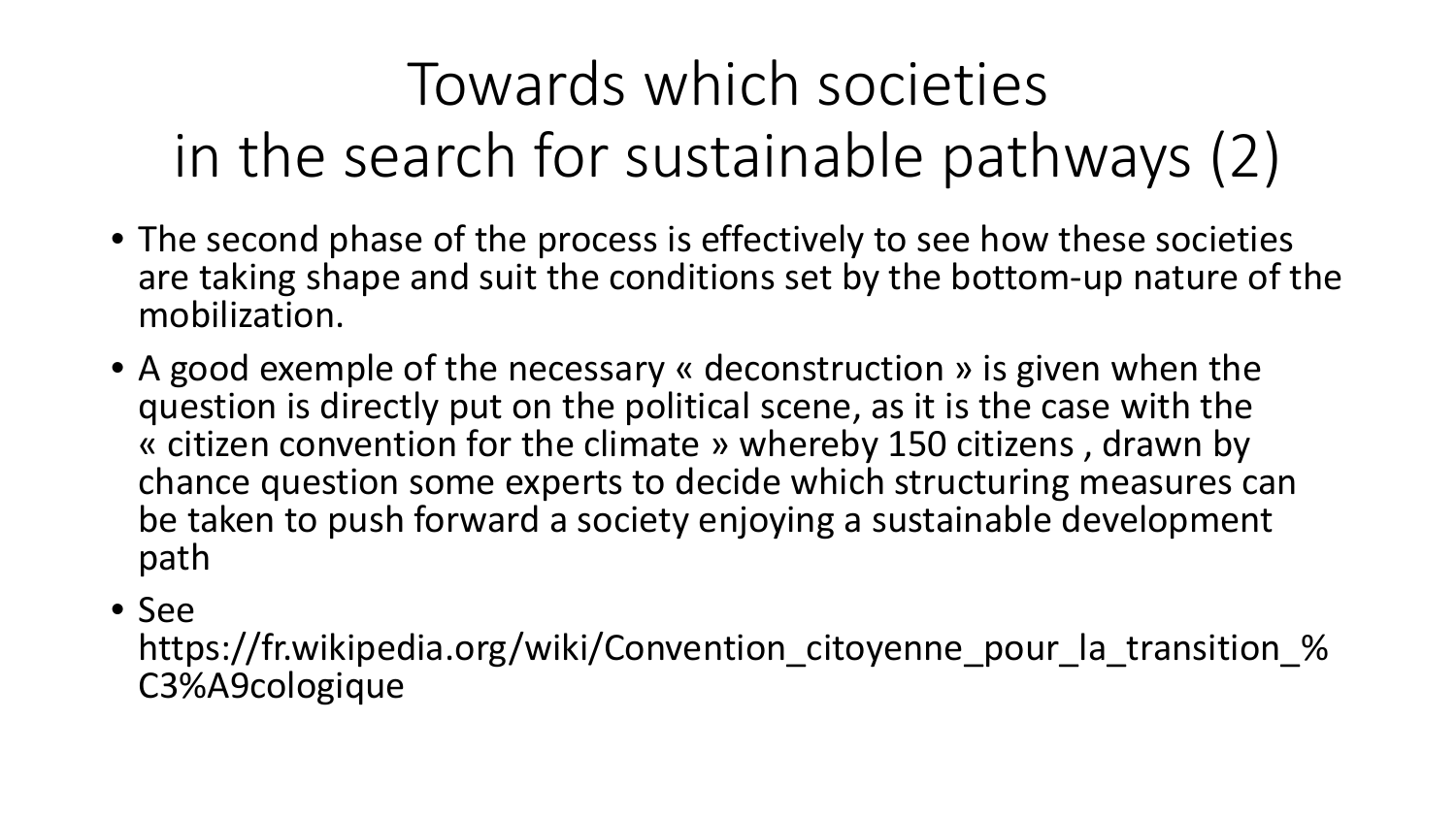# Towards which societies in the search for sustainable pathways (3)

- Interestingly their work has been divided into 5 groups/functions
- *feeding* (alimentation and agriculture)
- *lodging* (housing and )
- *Conditions of work and production* (employment and industry)
- *Mobility* (urban planning and transports)
- *Consuming* (ways of life and consumption).
- The focus is on citizens and the various aspects of their lives…which will have some consequences when appreciated under specific local conditions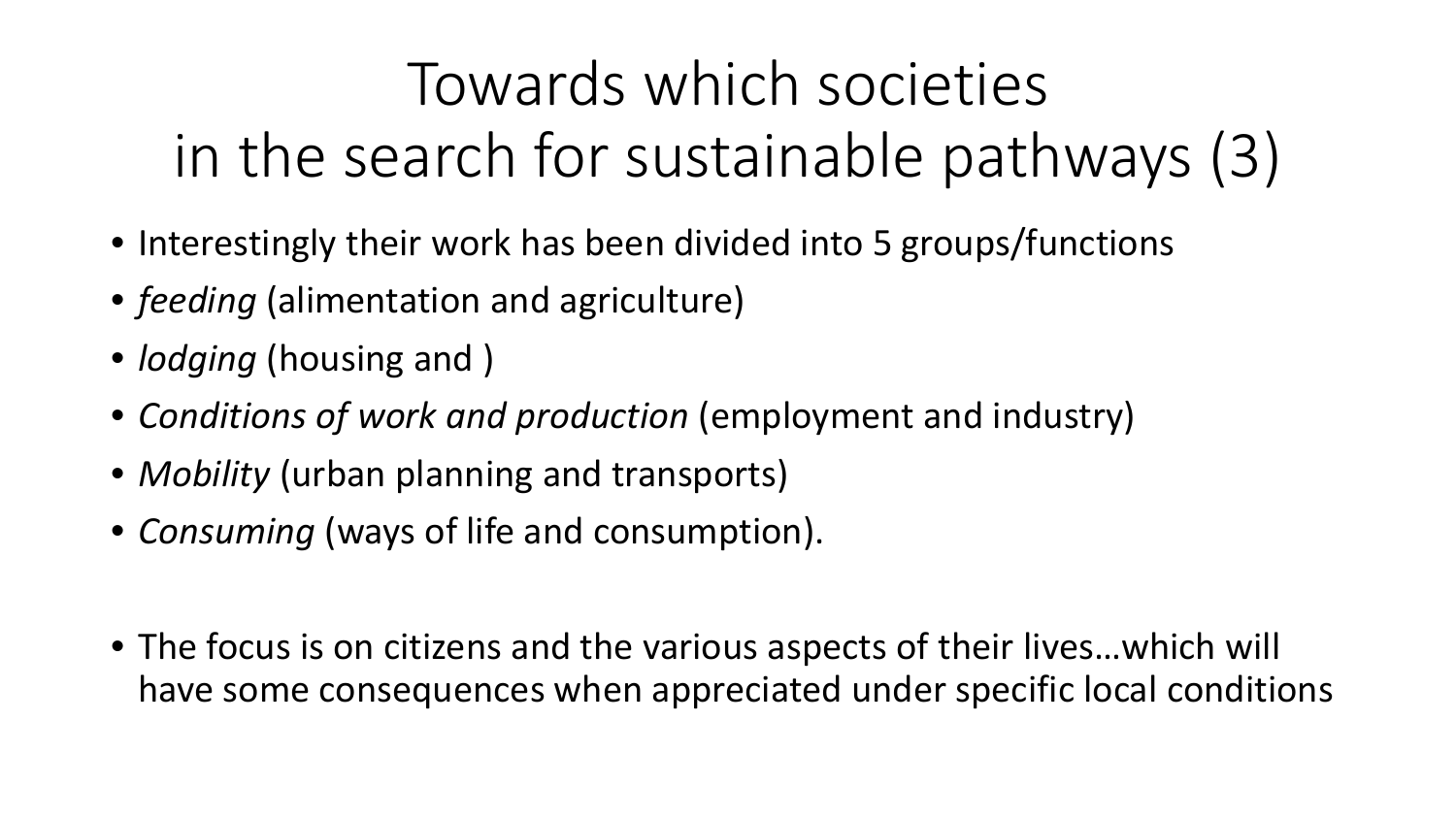## New social and political battle grounds

- This perspective is telling on new battle grounds .. with new actors like NGOs , and revised roles for trade unions and political parties.
- In such perspective the division of tasks is itself bound to change at all levels. …between gender, generations, between paid and unpaid work,
- Similarily accesses to goods and services will be redefined with extension of free services, free goods, …
- Returns of commons are also to be expected
- Local societies will share these redefinitions of boundaries but will retain their specificities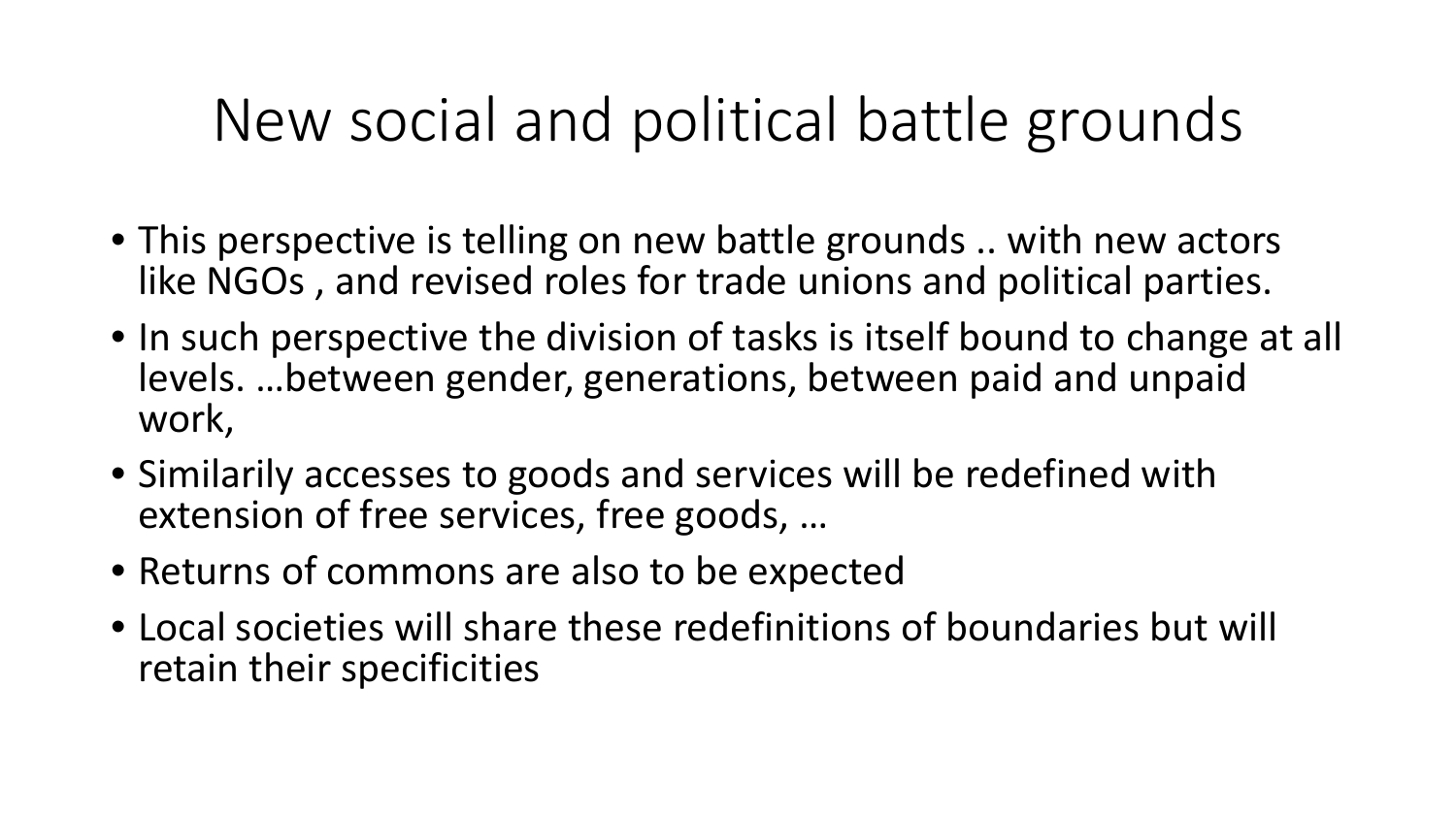#### Still a capitalistic system …..

- Some local societies have already extensively developed these new forms of organisations
- Municipalism is an example of such transformation (new models)
- Marked by Reduction in working time, increase in volontary work,
- basic income schemes, local monnies, ….
- It may not be the end of capitalism but very likely a shift towards a new form of « modern » capitalism , that can meet the environmental challenges in diffusing diverse arrangements of local solidarities.
- A new European social model would be one actively supporting such evolutions across the board of member states ....a prerequisite for such achievements remains to strongly reduce inequalities , a goal that free access to services and basic income schemes help to meet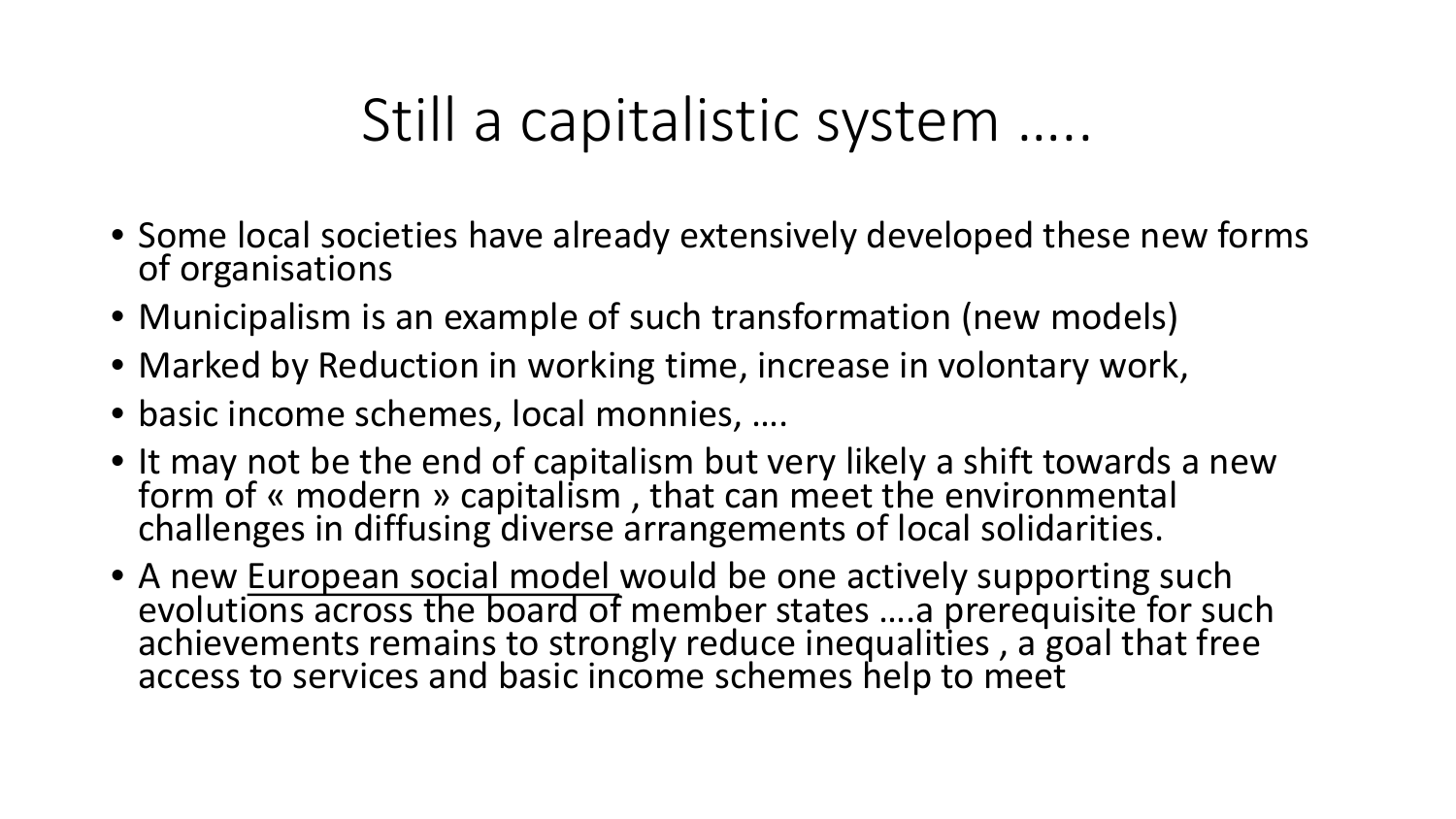# From wage earners societies to societies of full citizenship

- The citizen convention for the ecological transition is one case in point but not the only way to proceed in this second phase , shaping the societies of the transition era.
- Though it is interesting to note that a similar experience will be tempted …… in the UK!
- Many transformations of local policies are occuring which are part of the general transition under view.
- On the new green new deal in the EU : promoting actions of the first type with general objectives while at local levels reorganisations are occuring which can be fuelled by the EU GND
- A need to develop international solidarity, helping developing countries
- To adjust to SDGs